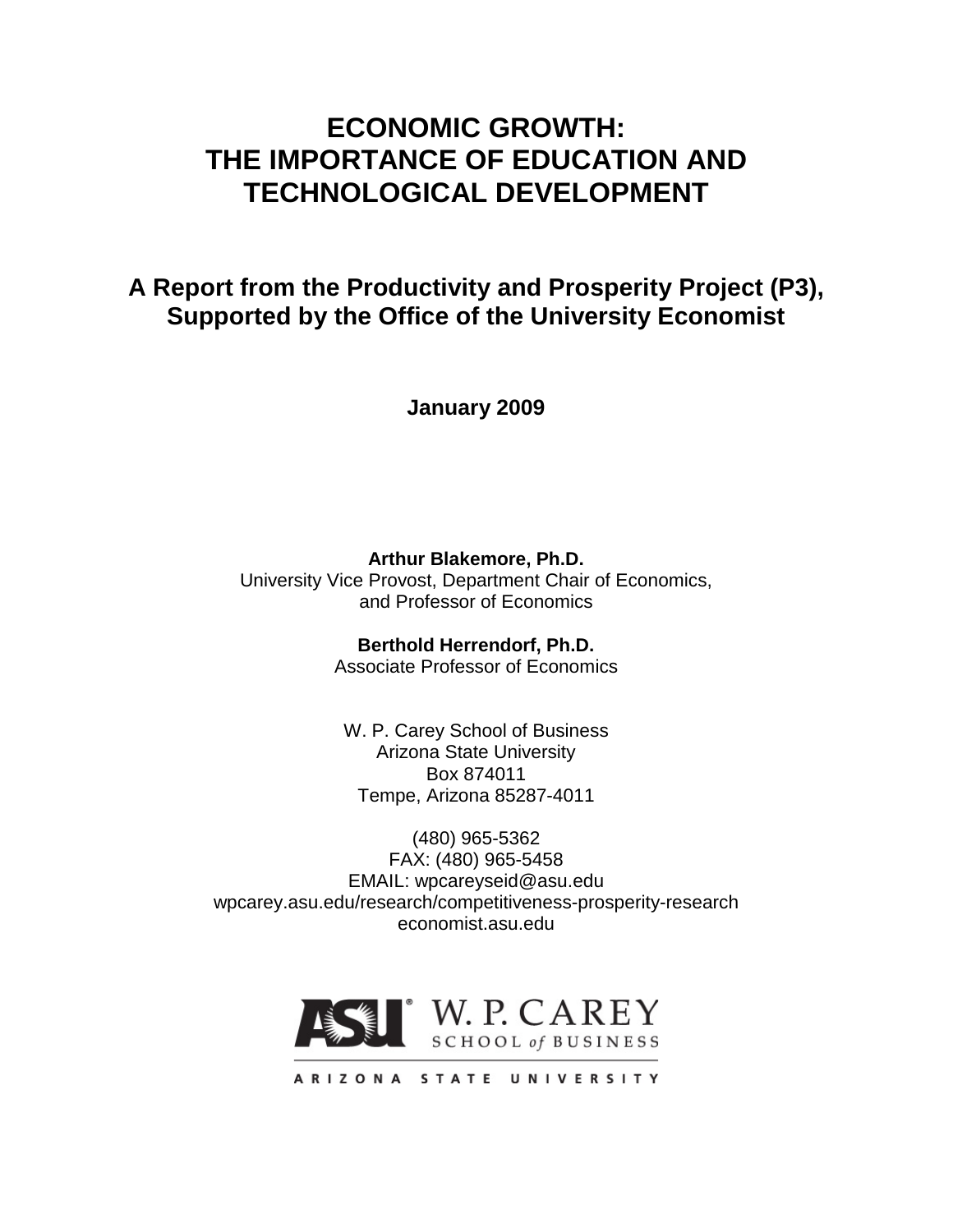## **TABLE OF CONTENTS**

| <b>Executive Summary</b>                                        |    |
|-----------------------------------------------------------------|----|
| Introduction                                                    | 6  |
| The Importance Of Growth                                        | 7  |
| Higher Living Standards: Small Differences Have Large Effects   | 7  |
| A Source of Real Wage Growth                                    | 8  |
| Labor Productivity and Employment Growth                        | 9  |
| Winners and Losers                                              | 10 |
| Lessons for Regional Growth                                     | 11 |
| The Phases of the Growth Process                                | 12 |
| Stage 1: Convergence in the "Catch-up Phase"                    | 12 |
| The Advanced Phase - Maintaining Growth                         | 16 |
| <b>Explaining Persistent Poverty</b>                            | 16 |
| Lessons for Regional Growth                                     | 16 |
| <b>Growth Empirics: Measuring TFP</b>                           | 19 |
| The Production Function                                         | 19 |
| Growth Accounting                                               | 20 |
| Growth Accounting in Practice: Where Does the Growth Come From? | 20 |
| Determinants of Total Factor Productivity                       | 23 |
| The Schumpeterian Paradigm: "Creative Destruction"              | 23 |
| What Role Should Government Policy Play?                        | 28 |
| Lessons for Regional Growth                                     | 31 |
| Conclusion                                                      | 33 |
| Bibliography                                                    | 34 |

## **LIST OF TABLES**

| 1. Long-Term Economic Growth in Real Per Capita Gross Domestic Product in Selected |  |
|------------------------------------------------------------------------------------|--|
| Countries                                                                          |  |
| 2. Economic Growth in the United States by Component                               |  |

## **LIST OF CHARTS**

| 1. Productivity and Wage Growth in the United States                                         | 9  |
|----------------------------------------------------------------------------------------------|----|
| 2. Gross Domestic Product, Productivity and Employment Growth in the United States           | 10 |
| 3. Growth Convergence in Selected Countries                                                  | 13 |
| 4. Economic Growth in the United States and Japan                                            | 15 |
| 5. Income as a Fraction of the Leader                                                        | 17 |
| 6. Income Convergence of U.S. States                                                         | 18 |
| 7. Output Per Worker and Total Factor Productivity in Other Countries Relative to the United | 22 |
| <b>States</b>                                                                                |    |
| 8. Annual Average Growth of Labor Productivity, 1995 Through 2006                            | 24 |
| 9. Research and Development and Income by Nation                                             | 25 |
| 10. Research and Development Expenditures in the United States                               | 26 |
| 11. Number of Utility Patents Granted in the United StateS                                   | 27 |
| 12. Regulatory Quality and Gross Domestic Product by Country in 2000                         | 29 |
| 13. Infrastructure Quality and Gross Domestic Product by Country                             | 30 |
|                                                                                              |    |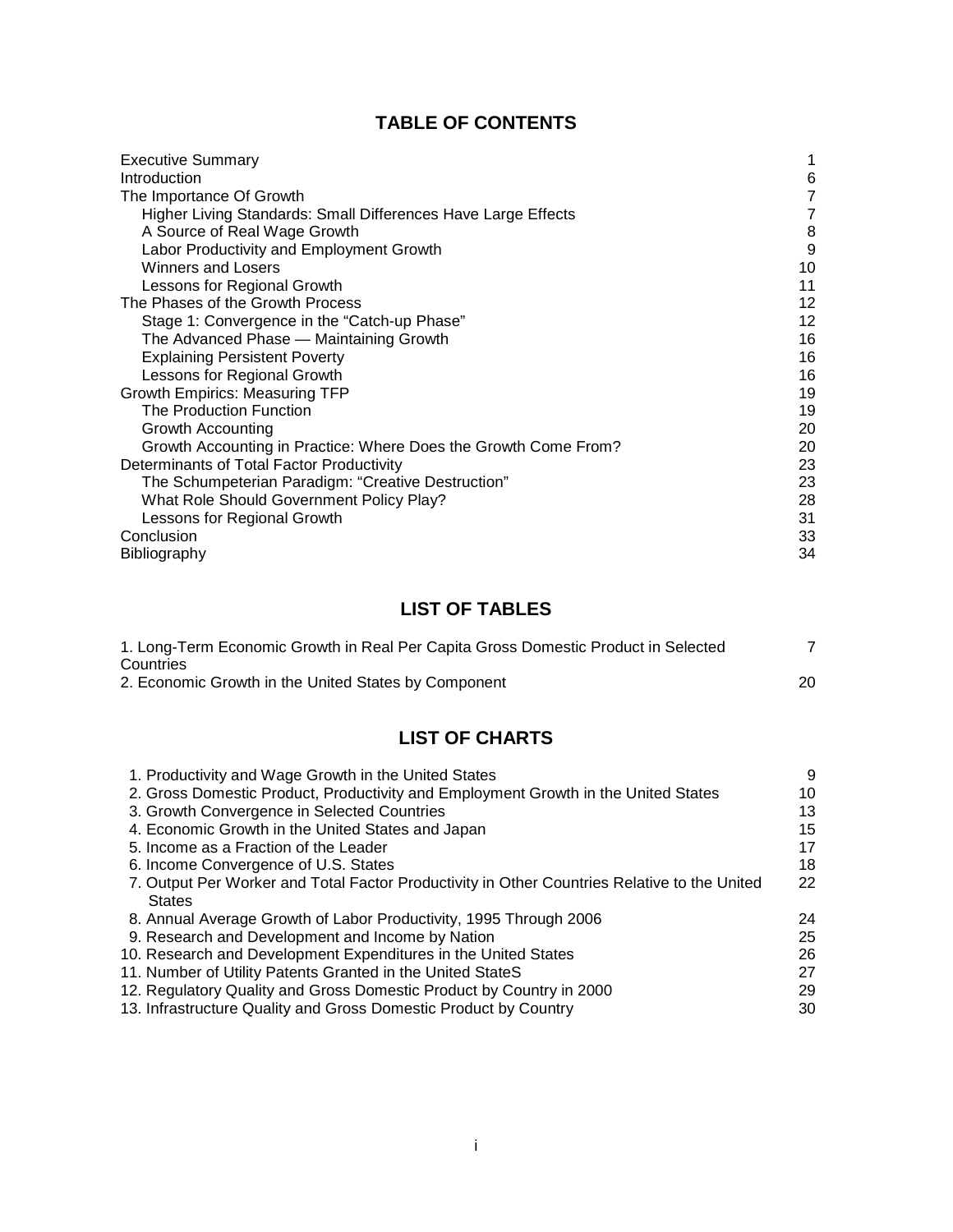### **EXECUTIVE SUMMARY**

This paper reviews the lessons economists have learned from investigating growth experiences and income gaps across countries. After a review of the pertinent literature, the paper asks whether these lessons can be extended to growth and income differentials between regions or states of the United States.

#### **The Importance of Growth**

The growth rate of an economy is defined as the rate of change of real gross domestic product (GDP) per capita. It is important to distinguish overall growth that is fueled predominantly by the influx of people from growth on a per capita basis. The latter is more closely aligned with the trajectories of living standards and individual prosperity.

A comparison of growth rates across countries over a long historical span reveals that small differences in growth rates can have a big impact on achieving particular standards of living. But, what are the determinants of growth? Why do some countries remain trapped in poverty? How do countries "catch up" to the growth leader? How can growth leaders maintain leadership? These questions are considered in turn.

A different, but not less common, way to summarize the growth of nations is to examine GDP per worker or, if available, GDP per hour worked. In either form, this is a measure of the average labor productivity in an economy. Changes in average labor productivity and changes in average real wages are correlated over time. In the absence of productivity growth, wages and income will not normally improve in an economy.

While productivity gains typically are the source of wage growth and higher living standards for workers, when labor productivity increases, each worker is producing more output and so firms need fewer workers to produce the same amount of output. One might be tempted to conclude that this must imply fewer jobs, but there is little evidence that countries in which productivity grows faster suffer net employment losses.

While productivity growth need not result in net job losses, it is important to recognize that a dynamic economy produces short-run winners and short-run losers. The famous economist Joseph Schumpeter called this process of job turnover "creative destruction." Creative destruction is the process by which economies innovate. The more rapid the innovation, the more rapid the rate of creative destruction. While good for the aggregate economy, the benefits from creative destruction might be little consolation to someone who has just lost a job. But, rapid turnover is actually necessary for economic growth measured by real wage increases and improved standards of living.

As with countries, regional growth (real output per capita of the region or the state) leads to increases in regional real wages and income. As growth occurs, the existence of losers at the regional level is inevitable and should by no means be a rationale for poorly conceived state policies (e.g. subsidization of declining manufacturing industries) that hinder creative destruction, and hence innovation.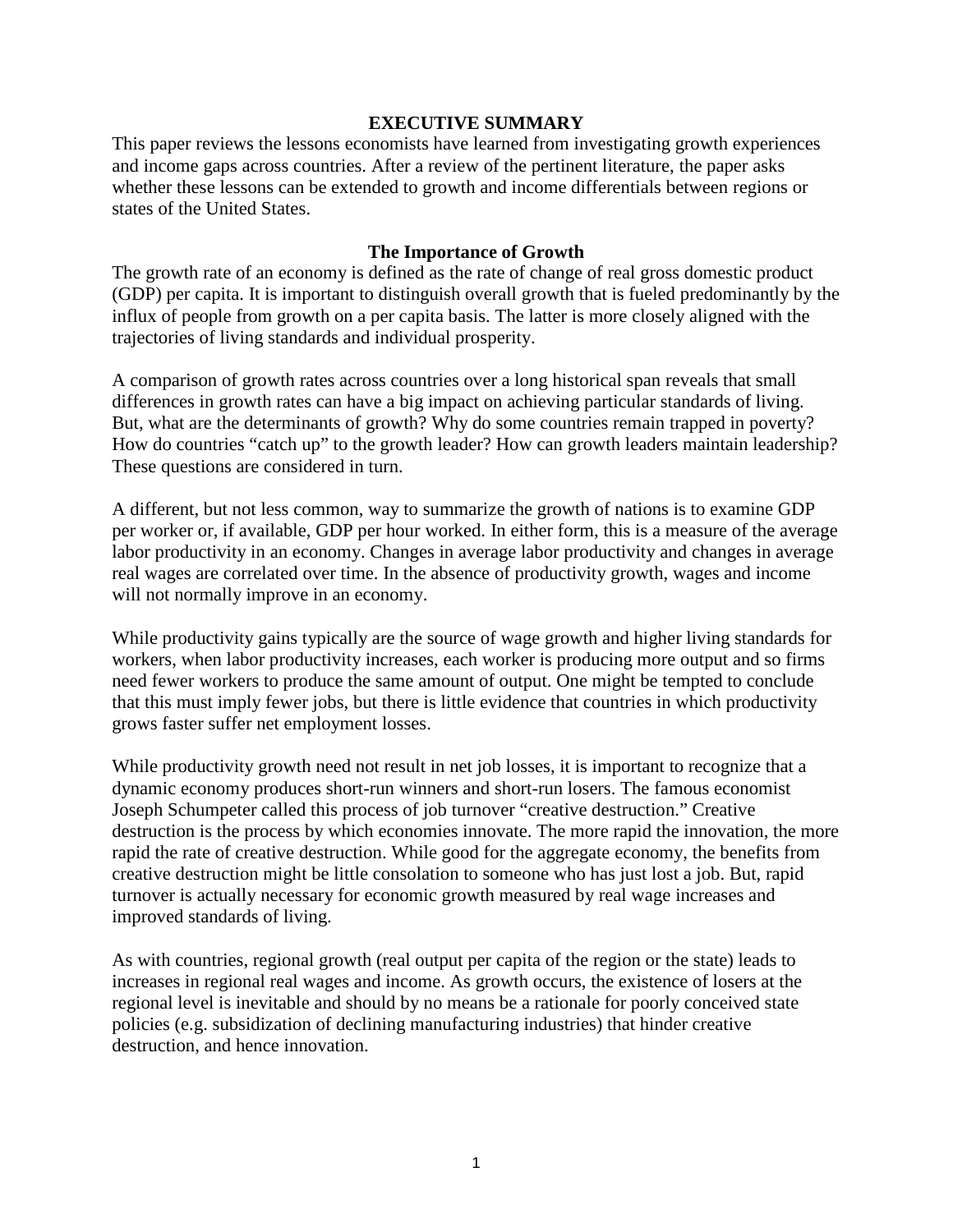### **The Phases of the Growth Process**

According to Nobel Laureate Robert Solow, firms produce by combining labor and capital in a production process with known techniques. The foundation of the Solow model is the production function, used to study economic growth and productivity growth at the level of the firm, industry or country for various stages of aggregation.

During the growth process, a process of structural transformation occurs. This refers to the reallocation of labor and capital across major sectors. Anyone currently following the growth miracle in China sees all phases of this development process at work almost at the same time. China had an income per capita of \$401 in 1900. Since then, urbanization and industrialization have been occurring at a remarkable pace.

A famous prediction of the Solow model is that countries that *adopt similar production techniques*, broadly defined, will "converge" to a similar GDP per capita, called the steady state. No matter where a country starts, they all should eventually achieve the same income level per capita. Evidence of convergence is plentiful for developed economies which employ similar production techniques.

Without technological progress, capital is subject to the law of diminishing marginal returns the additional output per unit of capital declines from very high levels initially to much lower levels later, reaching zero in the limit. Thus, the earliest stages of capital accumulation for a country are periods of time when growth rates can be spectacular. Inevitably, however, as the process proceeds, the productivity gains diminish to the point where all countries converge to the same stock of capital producing the same steady-state level of GDP per person, after which growth ends.

According to the Solow growth model, in the absence of new technology and production techniques, economies converge to a common level of GDP per person, the steady state. It then follows that leader economies *must* develop new efficiencies and new technologies to maintain leadership and to continue to grow while countries in the catch-up phase merely have to borrow technology from the leaders.

It is important to recall that the simple model of economic growth predicts that economies with *similar* production functions converge to the same GDP per capita. It does not predict that economies with different production functions show convergence. It is important to understand which policies and institutions are crucial to the adoption of efficient production processes of countries.

States that start richer (at more advanced technological development) grow more slowly just as advanced countries cannot grow at the same pace as "catch-up" countries (e.g. China). As states catch up in per capita terms, their growth advantage inevitably declines. The growth model also suggests that innovation is critical for the states comprising the United States. At some point in the economic development of every state, not much can be gained from a "follow the leader" strategy.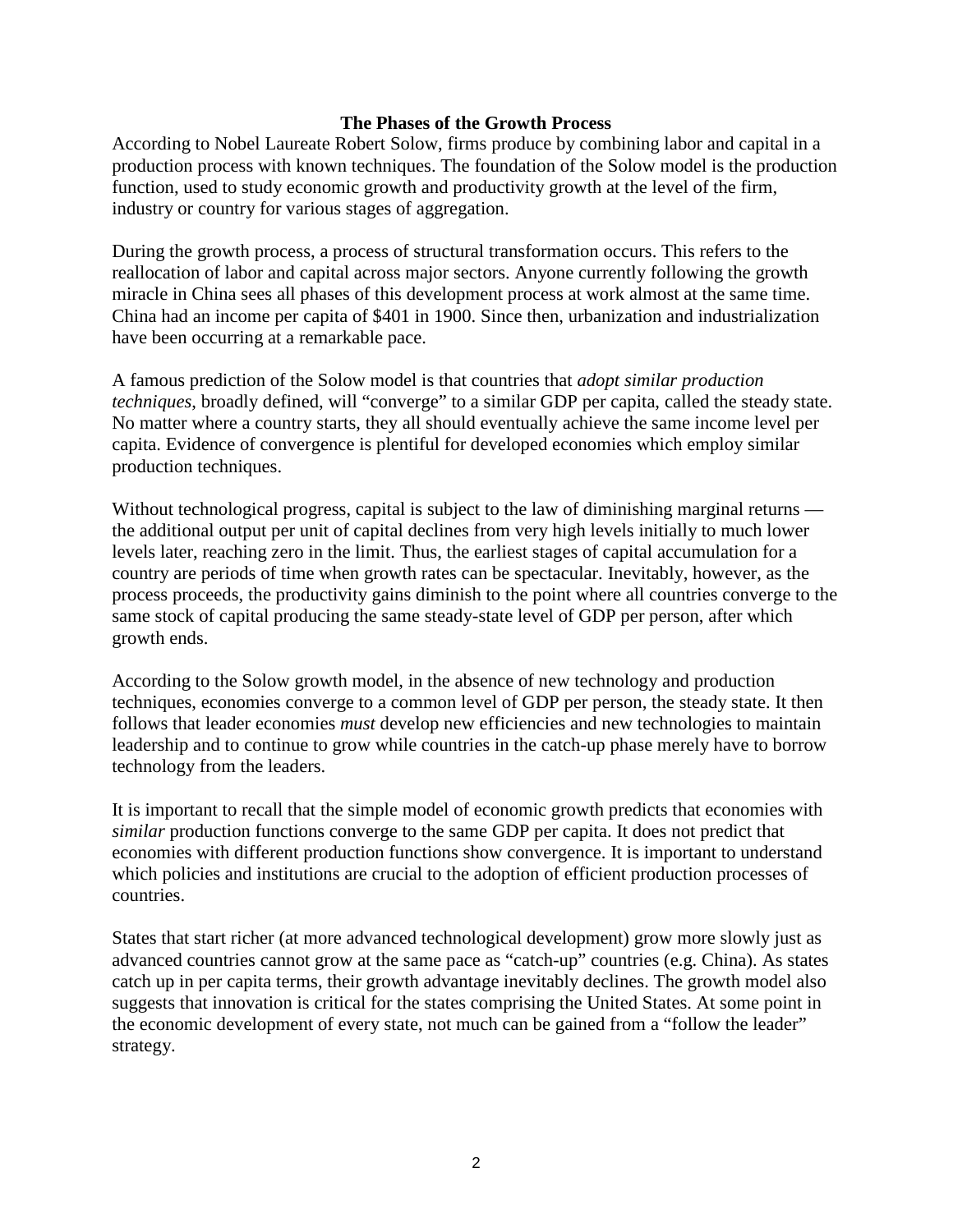## **Growth Empirics: Measuring TFP**

The Solow model offered little explanation of how efficiencies and technological progress occur. The process of technological progress is the key to understanding growth. Klenow and Rodriquez-Clare find that technological innovation accounts for more than 60 percent of the variation in income per worker across countries. Even more impressively, it accounts for 90 percent or so of cross-country differences in the *growth rate* of income per worker.

Technological progress, or total factor productivity (TFP), is the efficiency by which capital and labor are employed to produce output. TFP growth captures the part of output growth that cannot be accounted for by the accumulation of capital and labor. It often is called the "Solow Residual." There is a growing consensus that TFP is a vital ingredient to economic growth. And understanding TFP growth is key to understanding growth itself.

## **Determinants of Total Factor Productivity**

Economists agree that to sustain TFP growth, leading economies must develop new technologies and new products. The process of creative destruction plays a key role. The key ideas in this "Schumpeterian Paradigm" is that output growth requires the processes of invention and innovation; and that creative destruction must occur to allow for the implementation of these new processes. It follows from the notion of creative destruction that there are characteristics of an economy that should aid the process.

- According to some theories of technological progress, research and development (R&D) has the obvious direct effect on innovation, and hence productivity, and an indirect effect of causing accumulation of new technologically efficient capital. The secondary effect can be very large. Furthermore, advances in R&D create new knowledge that becomes available to others at no cost, inducing still more innovations at lower cost than the original discovery. R&D is especially crucial for the invention process of leading economies. In contrast, emerging economies can simply adopt the leading technologies from the developer of the technology.
- To the extent that the productivity changes are caused by technological change, skilled labor becomes relatively more important, and the need for human capital development becomes a crucial factor of continued growth. An educated work force is more adaptable to innovations on the job.
- The Schumpeterian Paradigm implies that policies and institutions that promote competition and facilitate entry and exit are instrumental. Moreover, markets that work well allocate resources freely across competing uses to the ones that are most likely to result in growth. An extension of this principle is the Schumpeterian notion of creative destruction. Conversely, subsidization (protection) of industries, firms, products, and jobs reduces efficient turnover and the process of creative destruction.

Many factors influence the rate of innovation in a country or geographic area. A maintained hypothesis is that *complete* markets are the superior mechanism to achieve a competitive environment and to allocate resources across entering-exiting firms. However, markets are not always complete (perfect). If markets are incomplete then inefficiencies can arise and reduce the rate of technological progress when not addressed. The private market, left to its own, will then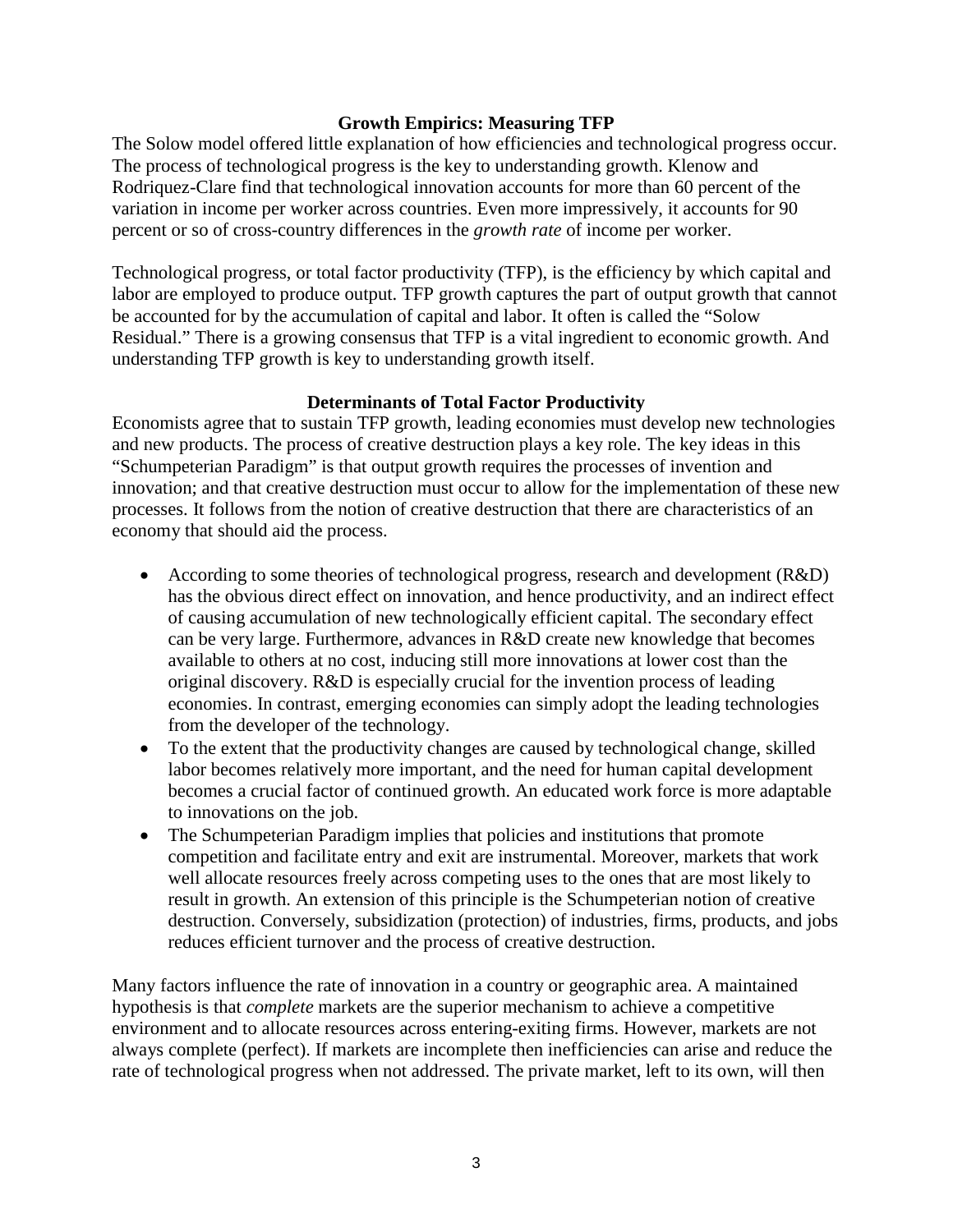underproduce the good from a social (and efficiency) perspective because the social benefit (the sum of the private and public benefit) exceeds the private return.

- Economies characterized with high diversion rates and high tax rates tend to have slow rates of growth of TFP. The corollary is that economies that rely more on competitive private markets are more productive.
- There is a role for government involvement with respect to efficient transportation and communication networks, including cost-effective access to private or public "rights of way" in corridors, trenches, conduits, tower sites, etc.
- The market for education can be incomplete because individuals do not have full access to it.
- Without aid, (e.g. student loan subsidies) the market will underproduce educational services, human capital accumulation will be inefficiently low, and growth in living standards will suffer. The government has a role in providing economically efficient access to the market for education.
- R&D is not like normal products because it involves ideas. Knowledge cannot easily be restricted. Its ownership is difficult to determine and even more difficult to confine. As such, the development of R&D benefits more than just the inventor and provides spillover benefits to other users of the ideas, and hence, the economy. It follows that the developers of R&D cannot obtain the full rate of return for the invention because of the spillover. Hence, the market will underproduce R&D from the perspective of society and the government can be justified in intervening.

## **Lessons for Regional Growth**

The growth rates of states do converge. States with the highest per capita incomes tend to grow slower than those starting further behind. The stage of advanced growth requires the proper institutions, policies, infrastructure, etc. to incent technological progress. There must be enough tax revenue collected to pay for the institutions and infrastructure that promote growth without imposing stifling tax rates. State and local governments also must take care to promote competition and facilitate entry and exit. Finally, states that wish to continue to grow must rely on the same things that advanced countries do — cutting edge technology, including the R&D sector and educational sector, particularly higher education. Research universities are very valuable for the R&D that they produce and the production of education that provides infrastructure support for all forms of technologically advanced industries.

But why is it not better and cheaper for a state government to allow other states to remain growth leaders, incurring the necessary costly education and R&D, while maintaining their own economy perpetually in the catch-up phase by simply adopting the growth leader's technology from 20 or 30 years ago? Maintaining a stable position in the catch-up stage might imply (if it can be done at all) that an economy is perpetually 20 years behind the standard of living of the growth leader. Imagine setting the goal of attaining a standard of living in 2008 that California had in 1988, for instance.

Even if this strategy is appealing, one has to realize that it implicitly assumes that a state's comparative advantage can be maintained in the less-productive sectors. There is reason to be concerned about such a strategy because to succeed in these sectors the state at question will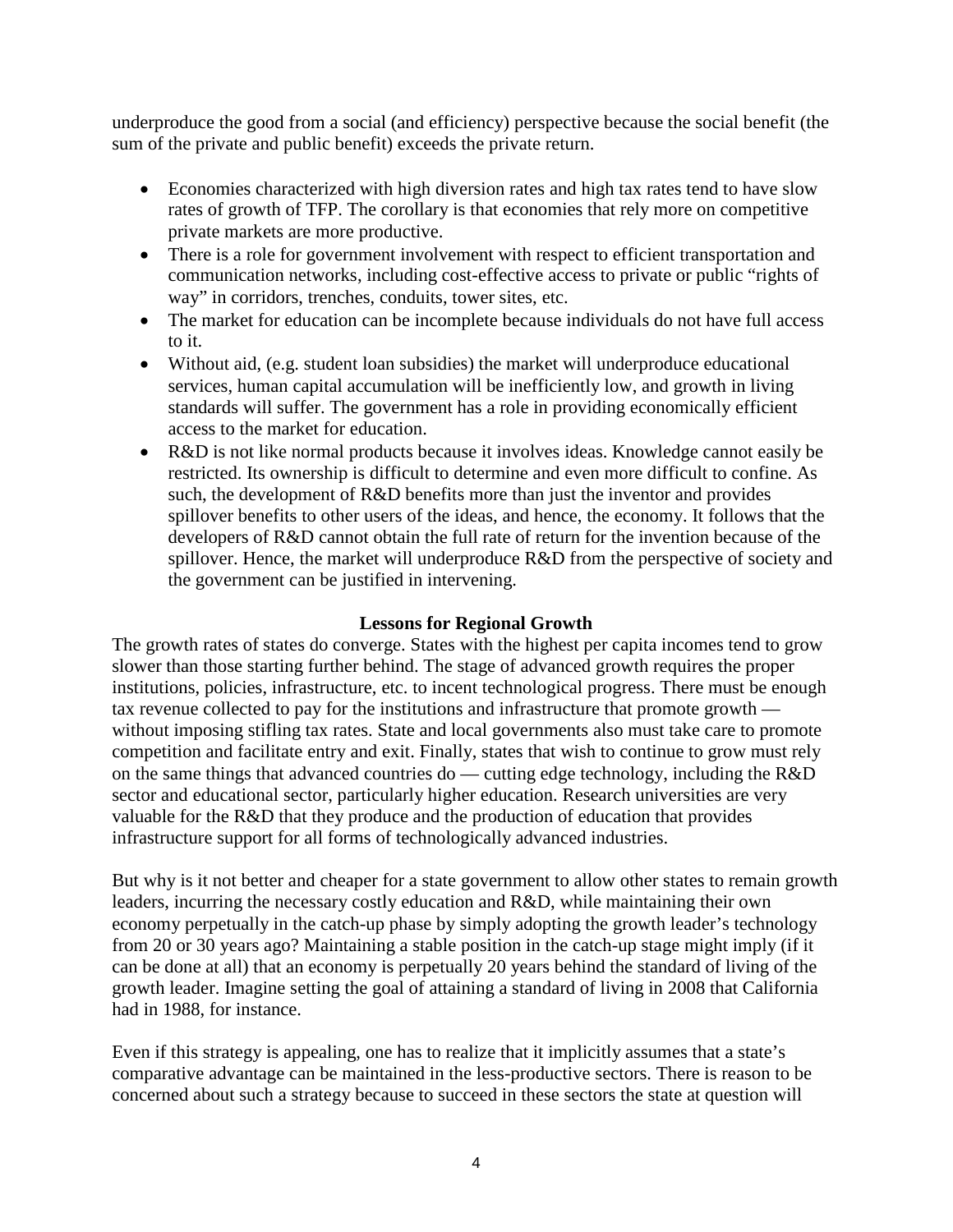have to compete with low-cost leaders such as China, India and the next set of countries that will emerge. The state would have to be a low cost-low wage state, which does not seem attractive.

### **Conclusion**

Economic growth is critically important for individual well being. Even small differences in growth rates over long horizons lead to large differences in living standard.

There are two ways in which a country or a region can grow: either catch up with the leading economies or it can be a leading economy itself. The first paradigm applies to many developing countries, whereas the second paradigm applies to U.S. states or regions. Suggestions for crafting a regional policy that nurtures a pro-growth environment are examined. Clearly, the literature stresses the particular importance of education and R&D, and research universities are a natural way of supporting this growth-conducive climate.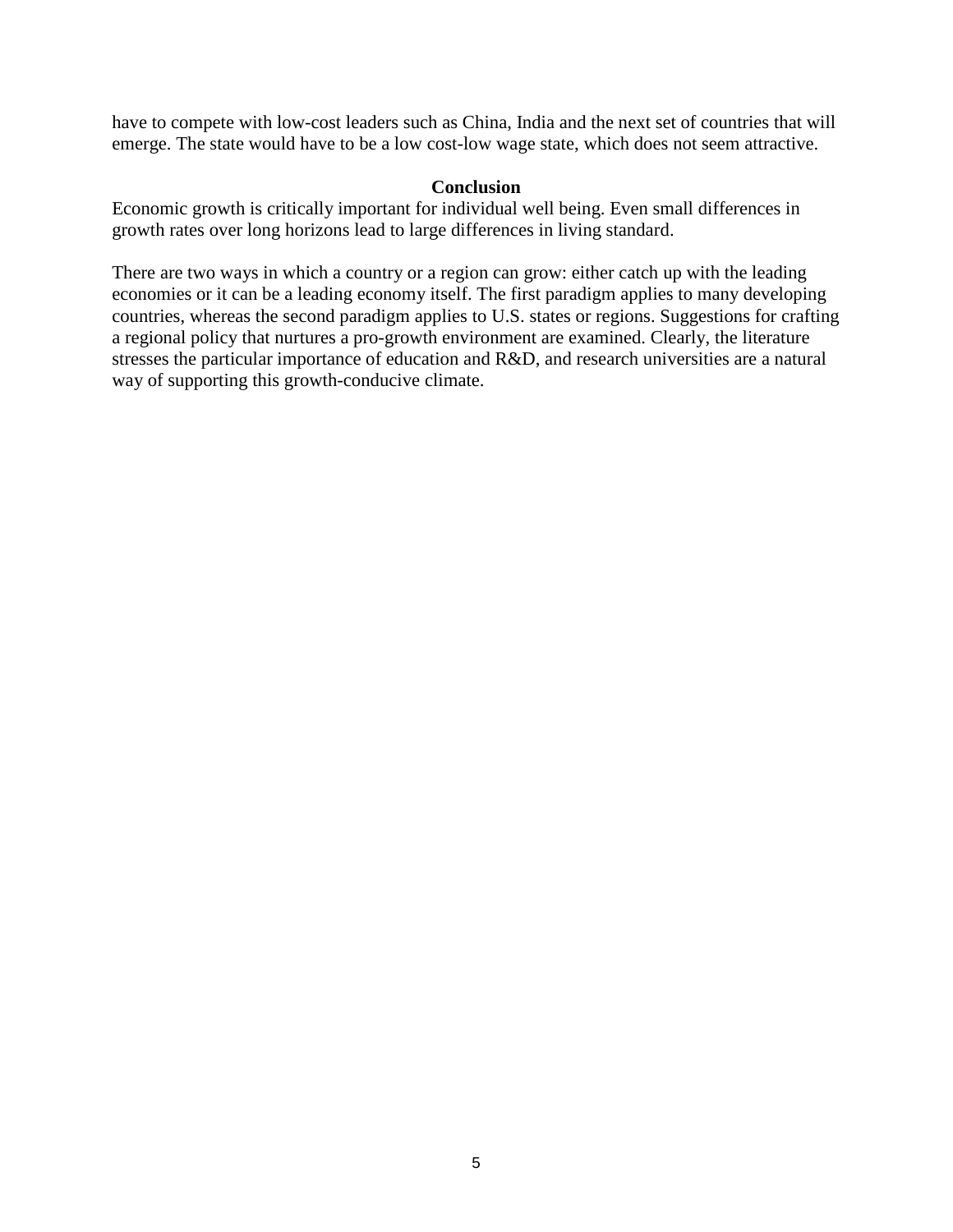#### **INTRODUCTION**

How do economies grow over time? Robert E. Lucas, the University of Chicago economist who won the 1995 Noble Prize in economics for his work in business cycles, not growth, famously said before the Cambridge faculty in 1986:

"Is there some action a government like India's could take that would lead the Indian economy to grow...If so, what action exactly? If not, what is it about the 'nature of India' that makes it so? The consequences for human welfare involved in questions like these are simply staggering: Once one starts to think about them, it is hard to think about anything else."

Not long after the question was asked, India did begin to grow after a century of stagnation. And economists focused much attention on issues of growth. Another famous business cycle theorist, Edward C. Prescott, the 2004 Nobel Laureate and W. P. Carey Professor of Economics at Arizona State University, introduced his book, *Barriers to Riches*, with a similar question:

"One of the most important questions facing economists today is: Why do international incomes differ by so much? Or why isn't the whole world as rich as the United States or Switzerland?"

Economists are still searching for the ultimate answers to these questions. Nevertheless, a great deal has been learned about growth and development since Lucas' lecture. Through research, both theoretical and empirical, an understanding is developing about how rich economies remain rich, how some poor countries remain poor, and how others enter a "catch-up" phase that eventually turn them into rich economies.

This paper provides a capsule perspective on the lessons economists have learned from investigating growth and income gaps across countries. After providing the lessons for growth and development across countries, the paper concludes by asking whether these lessons can be extended to growth and income differentials between regions or states of the United States. It should be stressed that applying to regional growth what is known about country growth is partly untested at this time, and hence merely suggestive.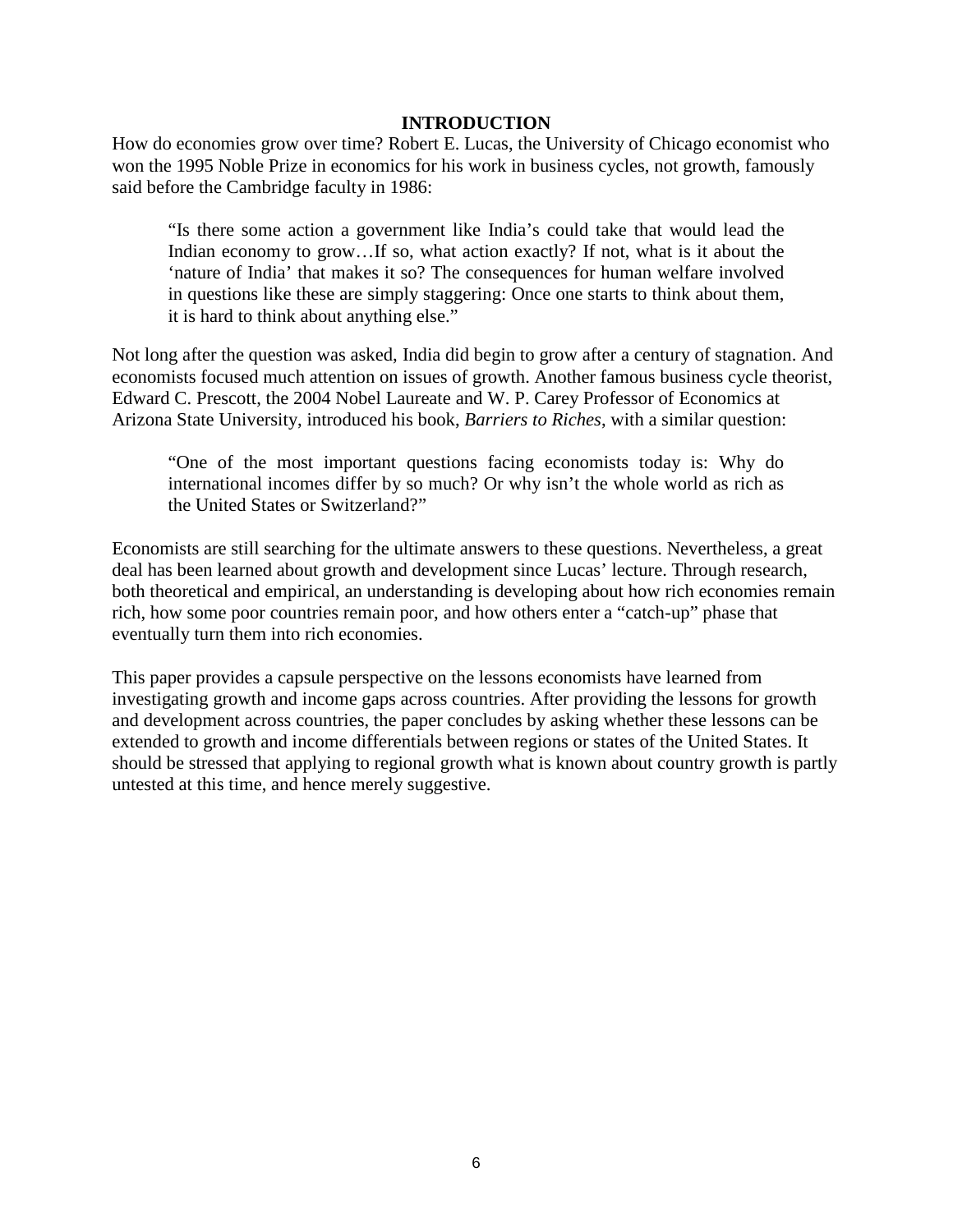#### **THE IMPORTANCE OF GROWTH**

The fundamental measure of economic activity used by economists to measure growth is real gross domestic product (GDP). GDP captures the total output of an economy. Equivalently, it can be regarded as the total income earned in that economy.[1](#page-8-0) *Real* GDP, as opposed to *nominal* GDP, cancels out the effects of inflation over time. Economists also prefer to cancel out the effect of different population sizes, and so real GDP is divided most often by population size, thus arriving at real GDP per capita. This is especially important when comparing economic activity across geographic regions that have different population sizes. The growth rate of an economy is then commonly defined as the rate of change of real GDP per capita.

#### **Higher Living Standards: Small Differences Have Large Effects**

Table 1 presents a long-run comparison — approximately a century — of growth rates and living standards across countries. There are several interesting lessons in the exhibit. First, some countries fail to grow at all. As the example of Bangladesh shows, such persistent lack of growth resulted in very low levels of GDP per capita at the end of this time period. The second lesson is that relatively small differences in growth rates over a long period of time accumulate to rather large differences in GDP per capita. The magic of compounding is important here. For example, compare the United States to the United Kingdom. In 1870, per capita GDP was similar in the two countries. Subsequently, growth in the United States was on average just 0.4 percentage

| GROSS DOMESTIC PRODUCT IN SELECTED COUNTRIES |               |                                                                  |                                                  |                                                              |  |  |
|----------------------------------------------|---------------|------------------------------------------------------------------|--------------------------------------------------|--------------------------------------------------------------|--|--|
| Country                                      | <b>Period</b> | <b>Real GDP Per</b><br>Person:<br><b>Beginning of</b><br>Period* | <b>Real GDP Per</b><br>Person: End of<br>Period* | <b>Annual Average</b><br><b>Growth in Real</b><br><b>GDP</b> |  |  |
| Japan                                        | 1890-1990     | \$842                                                            | \$16,144                                         | 3.00%                                                        |  |  |
| Brazil                                       | 1900-1987     | 436                                                              | 3,417                                            | 2.39                                                         |  |  |
| Canada                                       | 1870-1990     | 1,330                                                            | 17,070                                           | 2.15                                                         |  |  |
| West Germany                                 | 1870-1990     | 1,223                                                            | 14,288                                           | 2.07                                                         |  |  |
| <b>United States</b>                         | 1870-1990     | 2,244                                                            | 18,258                                           | 1.76                                                         |  |  |
| China                                        | 1900-1987     | 401                                                              | 1,748                                            | 1.71                                                         |  |  |
| Mexico                                       | 1900-1987     | 649                                                              | 2,667                                            | 1.64                                                         |  |  |
| United Kingdom                               | 1870-1990     | 2,693                                                            | 13,589                                           | 1.36                                                         |  |  |
| Argentina                                    | 1900-1987     | 1,284                                                            | 3,302                                            | 1.09                                                         |  |  |
| Indonesia                                    | 1900-1987     | 499                                                              | 1,200                                            | 1.01                                                         |  |  |
| Pakistan                                     | 1900-1987     | 413                                                              | 885                                              | 0.88                                                         |  |  |
| India                                        | 1900-1987     | 378                                                              | 662                                              | 0.65                                                         |  |  |
| Bangladesh                                   | 1900-1987     | 349                                                              | 375                                              | 0.08                                                         |  |  |

## **TABLE 1 LONG-TERM ECONOMIC GROWTH IN REAL PER CAPITA GROSS DOMESTIC PRODUCT IN SELECTED COUNTRIES**

\*Real GDP is measured in 1985 dollars.

 $\overline{a}$ 

Source: Robert J. Barro and Xavier Sala-i-Martin, *Economic Growth* (New York: McGraw-Hill, 1995), tables 10.2 and 10.3.

<span id="page-8-0"></span><sup>1</sup> Official data on national income is derived from GDP in the national income accounts.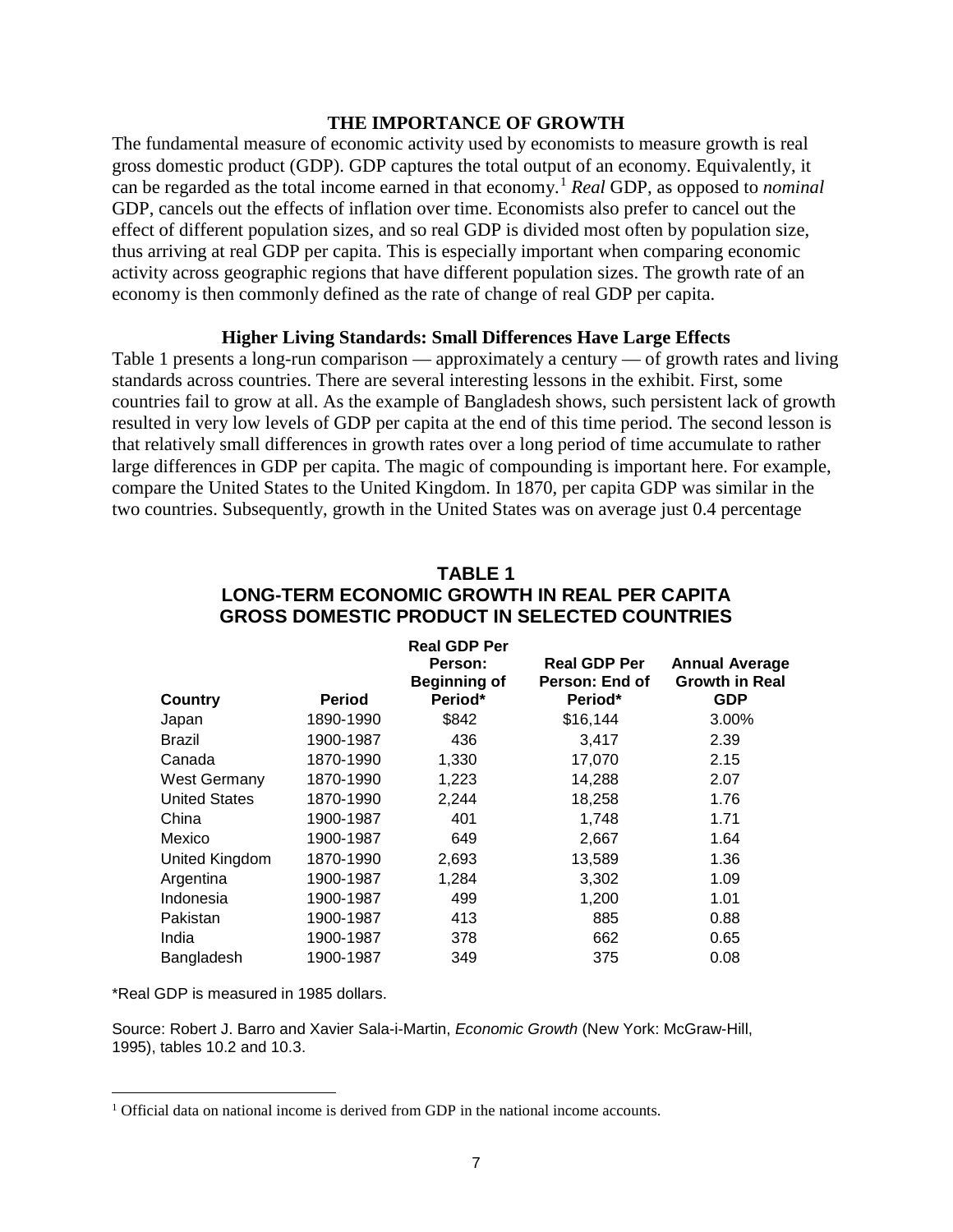points per year more. As a result of this small difference in growth rates, an average person in the United States enjoyed a \$5,000 per year higher income at the end of this time period. The third lesson is that very rapid growth can transform a poor economy into a rich one. The example of Japan is illustrative here. At the beginning of the period, Japan's GDP per capita stood at less than 40 percent of that of the United States. Growing at a staggering 3.0 percent per year until 1990, Japan's GDP per capita rose to almost 90 percent of U.S. level.

This suggests several important questions: What are the determinants of growth? Why do some countries remain trapped in poverty? How do countries "catch up" to the growth leader? How can growth leaders maintain leadership? Economic models will be important to understand the growth process and to answer these questions. Before turning to such models, however, more data are presented that link productivity growth to other measures of prosperity.

## **A Source of Real Wage Growth**

Growth in GDP per capita is a proxy for the change in real living standards in an economy. The dramatic improvements in income per person from rather modest differences in growth rates when compounded over long periods of time were displayed in Table 1. A different, but not less common, way to summarize the growth of nations is to examine GDP per worker or, if available, GDP per hour worked. In either form, this is a measure of the average labor productivity in an economy. Standard theory predicts a strong positive correlation between changes in average labor productivity and changes in average real wages over a period of time. More concretely, if average labor productivity grows by 2 percent in the long run, then average wages should grow by 2 percent too. Chart 1 displays data for the United States, indeed showing that growth in labor productivity is associated with growth in real wages. For instance, in the 1960s, the United States enjoyed rapid growth in real wages and productivity. This was followed by a prolonged slowdown throughout the 1970s and 1980s. In the latter part of the 1990s, it became popular to talk about the "New Economy" as a new period of rapid growth in productivity began. As theory predicts, real wages increased commensurately at a rate not experienced since the 1960s. To restate the first proposition, economic growth is important because it is the source of improvements in real income and real wages. In the absence of productivity growth, wages and income will not normally improve in an economy.

Having stated the proposition that productivity growth is crucial to growth in real income, it is important to comment on a subtle difference between GDP per capita and labor productivity. Two economies can have identical labor productivities and real wages, and yet one of them can have a higher GDP per capita because a larger proportion of its population works or because its workforce works more hours. Edward Prescott has an interesting example in his Federal Reserve Bank of Minneapolis Quarterly Review article from 2004: Between 1993 and 1996, French and German GDP per capita were approximately equal. At the same time, French GDP per hour worked (productivity) exceeded German output per hour worked by more than 10 percent. How is this possible? The number of hours Germans worked per person exceeded their French counterparts by more than 10 percent.

Strictly speaking, the models pursued in this paper are about labor productivity. But because of data limitations, particularly for less developed countries, economists are often forced to revert to GDP per capita as a proxy.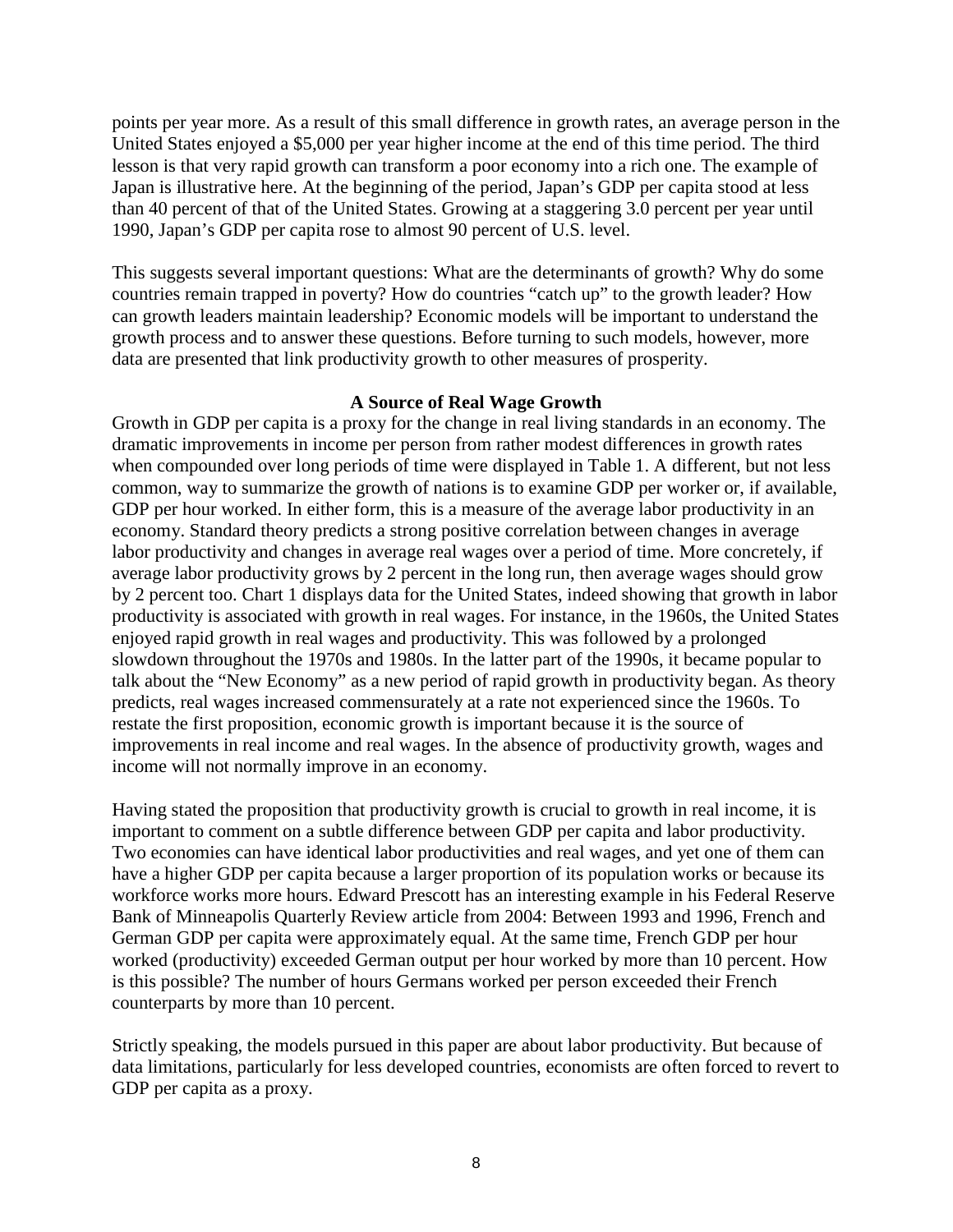

\* Index, 1992=100

Source: Economic Report of the President and U.S. Department of Labor, Bureau of Labor Statistics.

#### **Labor Productivity and Employment Growth**

The popular press frequently raises the question whether improvements in labor productivity are a double-edged sword. On the one hand, the gains typically are the source of wage growth and higher living standards for workers. On the other hand, when labor productivity increases, then each worker is producing more output and so firms need fewer workers to produce the same amount of output. One might be tempted to conclude that this must imply fewer jobs.

There is little evidence that countries which grow faster suffer net employment losses. Chart 2 shows the long run association of GDP, productivity, and employment in a set of seven large developed economies from Organisation for Economic Co-Operation and Development (OECD) data. The average trend is clear. As labor productivity improved, employment grew as well. There are a number of theoretical reasons why this should be expected. To give one of several explanations, recall that productivity growth is associated with improvements in real wages. When real wages increase, consumers can purchase additional goods. To produce these additional goods, employment needs to increase.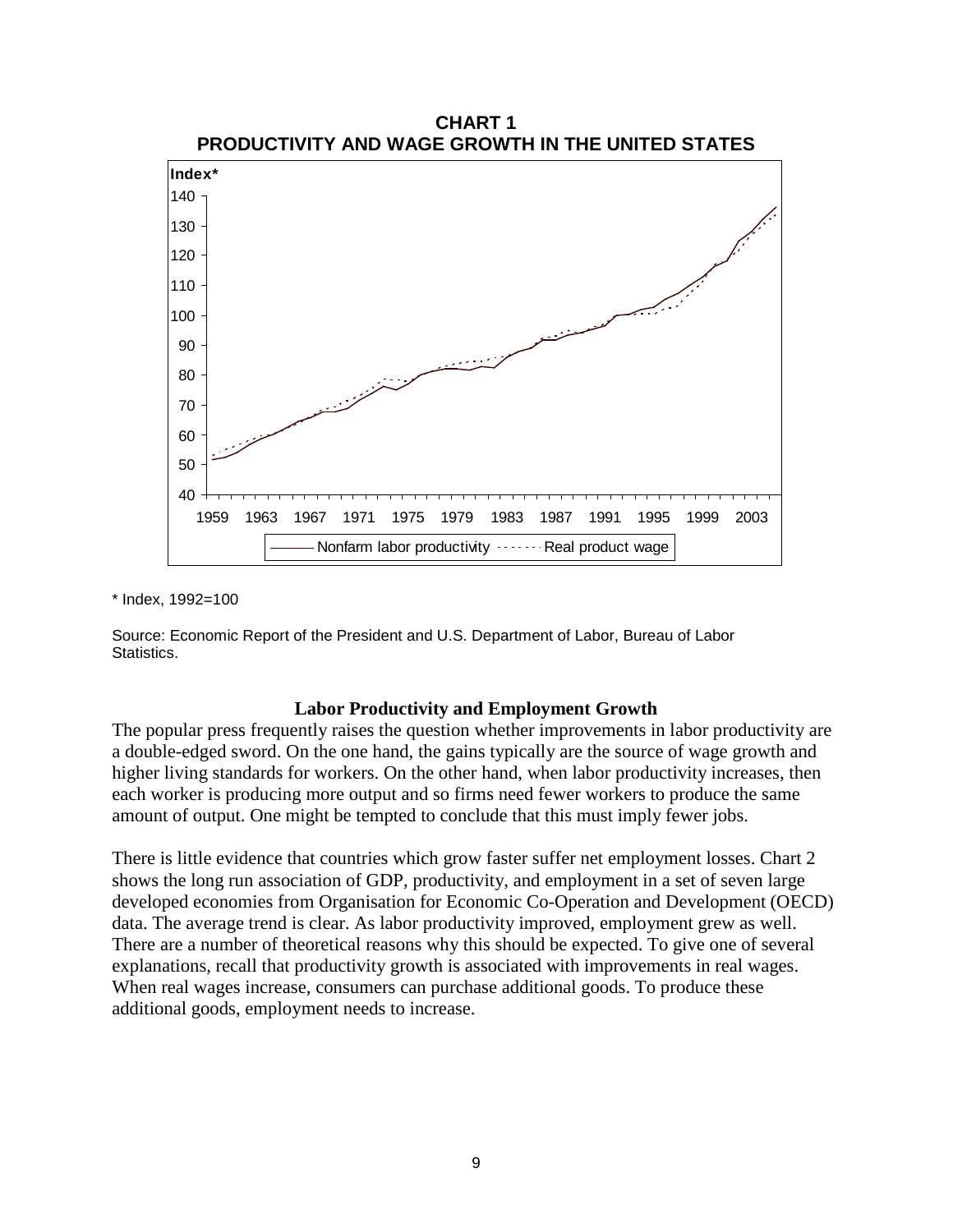

Source: Economic Report of the President and U.S. Department of Labor, Bureau of Labor Statistics.

## **Winners and Losers**

This long-run "macro" perspective of how sustained increases in labor productivity occur without losses in employment is subject to an important caveat. The gross employment data shown above are the result of flows into and out of employment, sometimes referred to as job creation and job destruction. As technology changes and productivity improves, there will be new types of jobs producing new products — job creation. Old jobs dependent on old technology or on old products no longer in demand will disappear — job destruction.

It is important to recognize that the transition from old to new jobs can be painful for the people whose skills are no longer in demand, or for the people who must relocate to find the new job. As always, a dynamic economy produces short-run winners and short-run losers. At one time, blacksmiths became production workers in automobile factories, but not without disruption. Today, blue-collar manufacturing jobs increasingly give way to service-sector jobs, again not without disruption.

The famous economist Joseph Schumpeter called this process of job turnover "creative destruction" many decades ago when describing the dynamics of a market economy. Creative destruction is the process by which economies innovate. The more rapid the innovation, the more rapid is the rate of creative destruction. To give an example, in the United States, more than 1 in 10 jobs are created every year and more than 1 in 10 jobs are destroyed every year. This reallocation is a primary source of productivity improvement for the nation. While good for the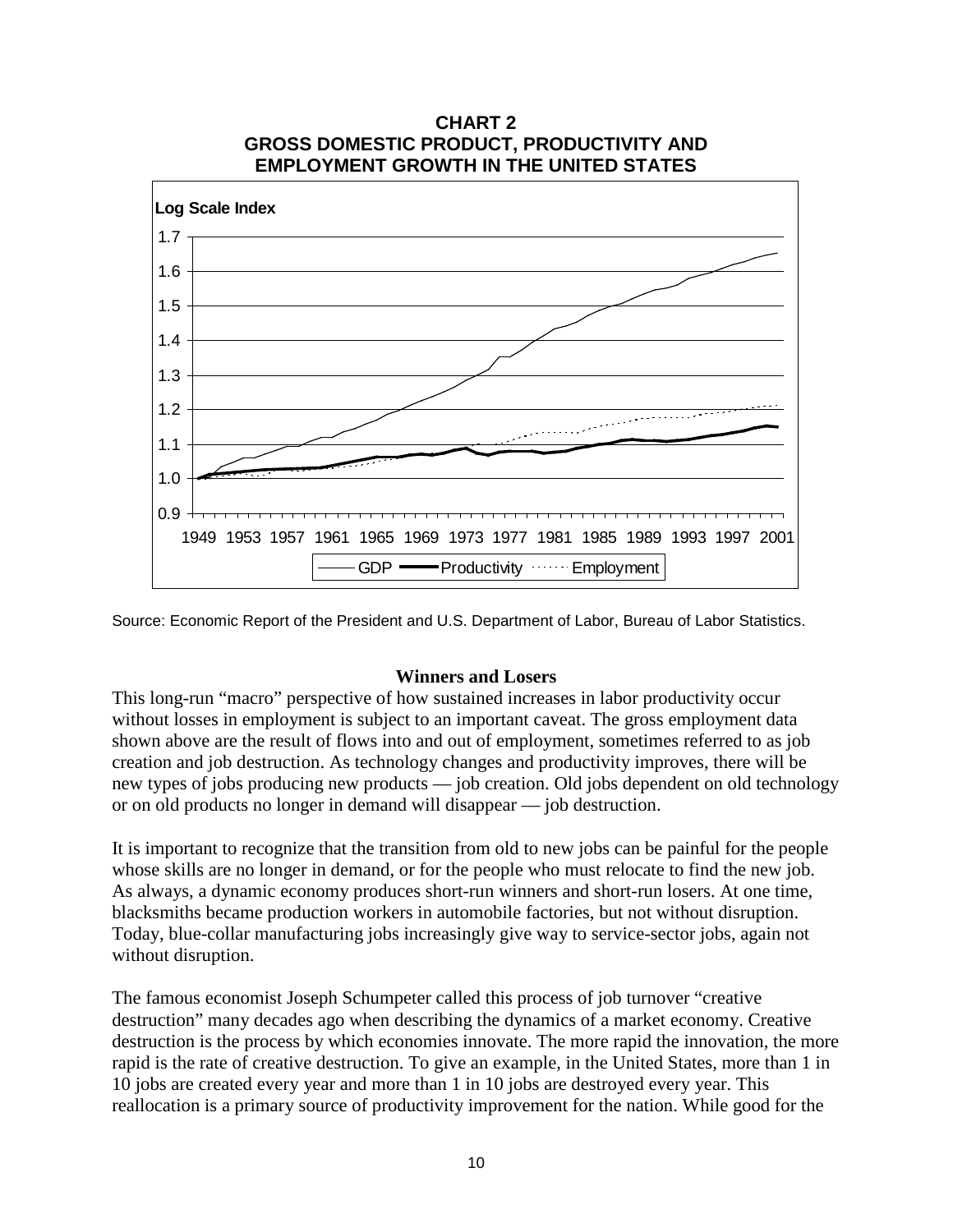aggregate economy, the benefits from creative destruction might be little consolation to someone who has just lost a job. However, the wait between jobs need not be long. If an economy is sufficiently flexible (constrained less by regulation), reallocation can occur relatively quickly from a destroyed job to a created one. Whether one likes it or not, there is considerable evidence that rapid turnover is actually necessary for economic growth. More remains to be said about these institutional features later in this paper.

#### **Lessons for Regional Growth**

Most of the national relationships apply one-to-one to regions or U.S. states. To begin, the standard measure of regional economic activity is real output per capita of the region or the state. As with countries, regional growth leads to increases in regional real wages and income. Finally, while growth is beneficial to the region as a whole, there may well be groups of individuals who lose during job destruction inherent in any growth process. In other words, the existence of losers at the regional level is inevitable and should by no means be a rationale for poorly conceived state policies that hinder creative destruction, and hence innovation. Subsidization of declining manufacturing industries would be such a policy.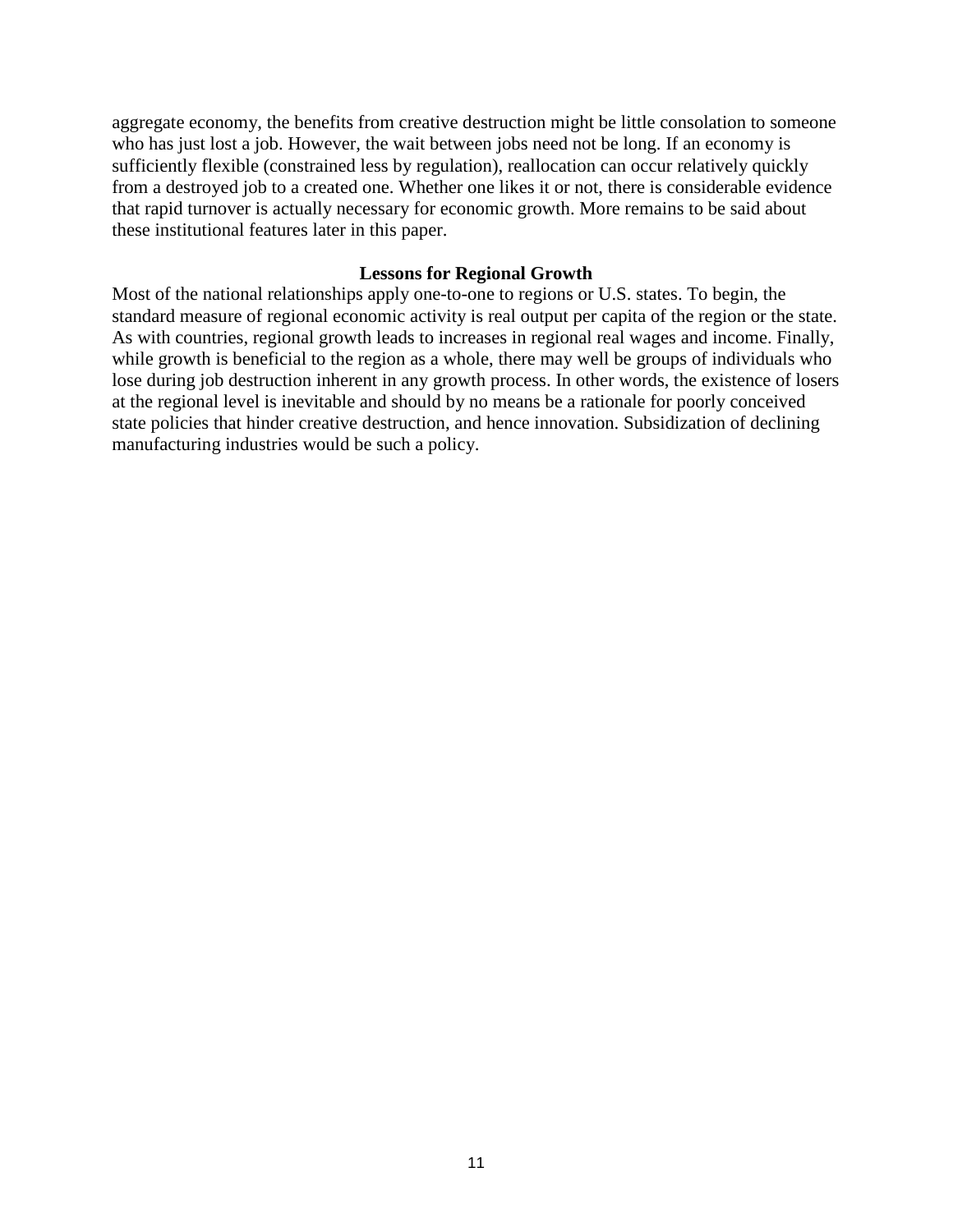## **THE PHASES OF THE GROWTH PROCESS**

In the simplest model of economic growth, that of Nobel Laureate Robert Solow, firms produce by combining labor and capital in a production process with known techniques. The foundation of the Solow model is the production function, a well known and well used model by economists of all political persuasions to study economic growth and productivity growth at the level of the firm, industry or country for various stages of aggregation. It is referred to as the "aggregate" production function when summed across all firms and all production process to represent an economy's capacity to produce GDP. The Solow model actually is quite useful to understand the experience of economies at lesser stages of development, *once the growth process has begun*. Furthermore, the basic features of the model can be made more sophisticated so that richer sets of experiences can be explained, from persistent poverty to growth leadership. To start, it is useful to understand some basic stylized facts about the growth process. It seems there are two distinct phases of growth: the "catch-up phase" and the "advanced stage."

## **Stage 1: Convergence in the "Catch-up Phase"**

## **Sectoral Redistribution of Work**

At the beginning of economic growth, countries enter their "catch-up" phase. During this stage, they experience a process of structural transformation. This refers to the reallocation of labor and capital across major sectors. The main features of the catch-up phase follow:

- In the pregrowth period, economies remain locked in persistent subsistence living conditions.
- In the early stage, labor flows *from* agriculture *into* industry and services.
- In a later stage, labor flows *from* agriculture and industry *into* services.
- As countries further progress, they purchase modern capital from the advanced economies and adopt the advanced production techniques appropriate for their level of development. Countries in this stage of development become competitive in their labor productivity compared to the leading countries.
- In the catch-up phase, countries experience very rapid, unsustainable growth rates. While the period of catch up can last many decades, it eventually ends as countries "converge" to patterns common to the growth leaders.

Anyone currently following the growth miracle in China sees all phases of this development process at work almost at the same time. China had an income per capita of \$401 in 1900. Per capita income increased to only \$614 in the next 50 years. Since then, urbanization and industrialization have been occurring at a remarkable pace. In the next 50 years or so, per capita income rose by a factor of nine, with most of this gain occurring in only the last 25 years. Now, markets seem to develop overnight and the most technologically advanced capital goods and production processes are imported into the country. Still lacking a well-functioning service sector, China has started to introduce modern banking, insurance, and real estate. Given the large part of the population that is still working in agriculture, there is ample room for further sectoral allocation.

## **The Convergence Proposition**

As mentioned above, a famous prediction of the Solow model is that countries that *adopt similar production techniques*, broadly defined, will "converge" to similar GDP per capita, called the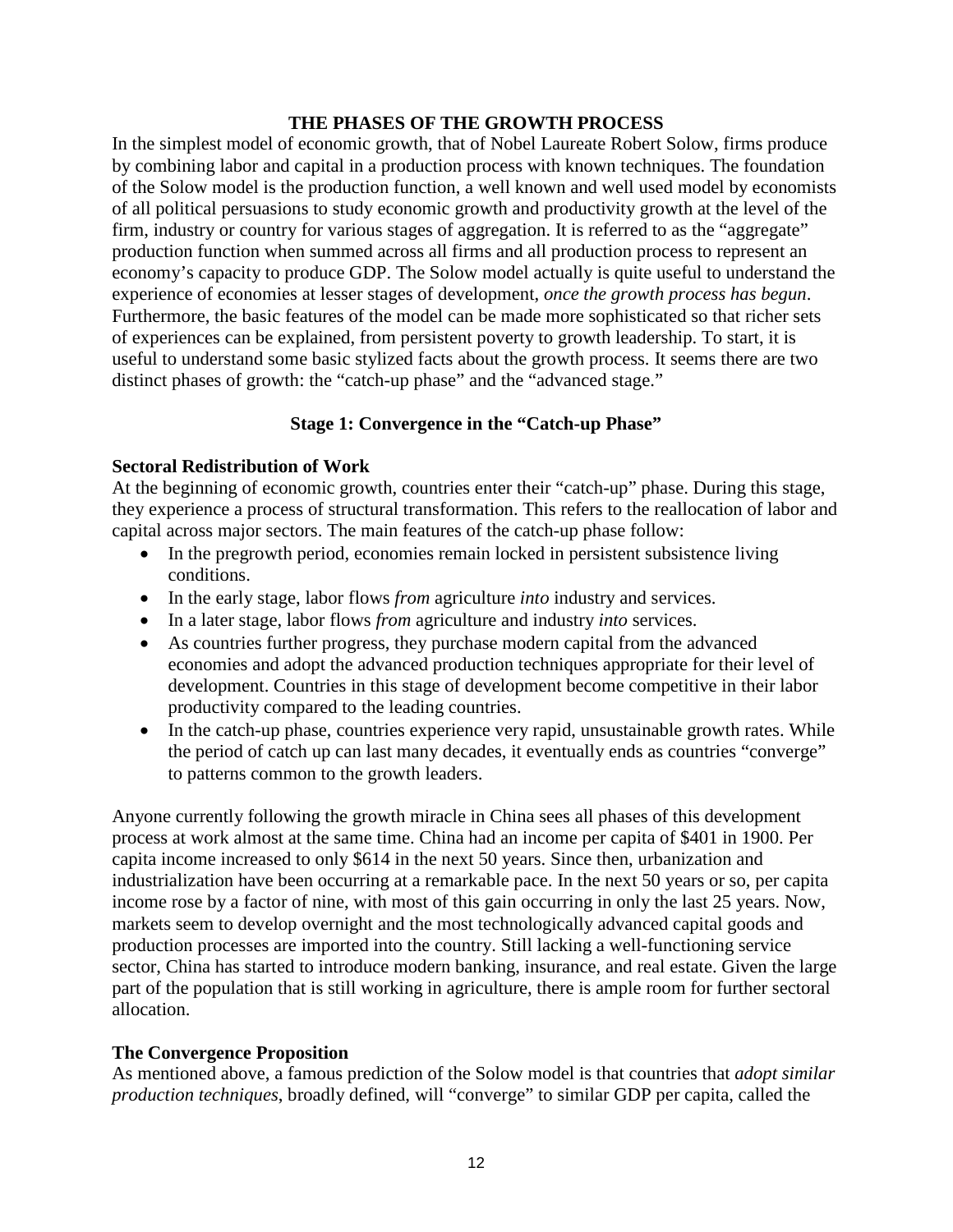steady state. No matter where a country starts, they all should eventually achieve the same income level per capita. Evidence of convergence is well known for developed economies which employ similar production techniques. Chart 3 contains a small sample but there is no shortage of country examples that fit this pattern. Even in China, the catch-up phase will reach the point at which China will converge to a rate of economic growth similar to that in other the leading industrial powers.

What determines the rate of convergence or "catch up"? Recall from the opening paragraph of this section that, according to the production function, firms produce by combining labor and capital in a production process with known techniques. Pursuing this concept further, there seems to be three elements, in general terms, which help determine the rate at which economies catch up in terms of GDP per worker. One is the rate at which capital accumulates. Another is the rate at which labor improves in qualitative terms. Labor can increase in terms of efficiency units with increased training and education. Finally, there is the technique. The level of technological sophistication can vary greatly across countries in the techniques used to produce a road, car, house, electricity or perform brain surgery. But this oversimplified form of the production function cannot be the whole explanation. According to this, for instance, the country that accumulates capital the fastest, all else the same, would always achieve the fastest growth rates — convergence would not occur.



**CHART 3**

\* Real gross domestic product per capita in 1990 international dollars, using a log scale.

Source: Organisation for Economic Co-Operation and Development.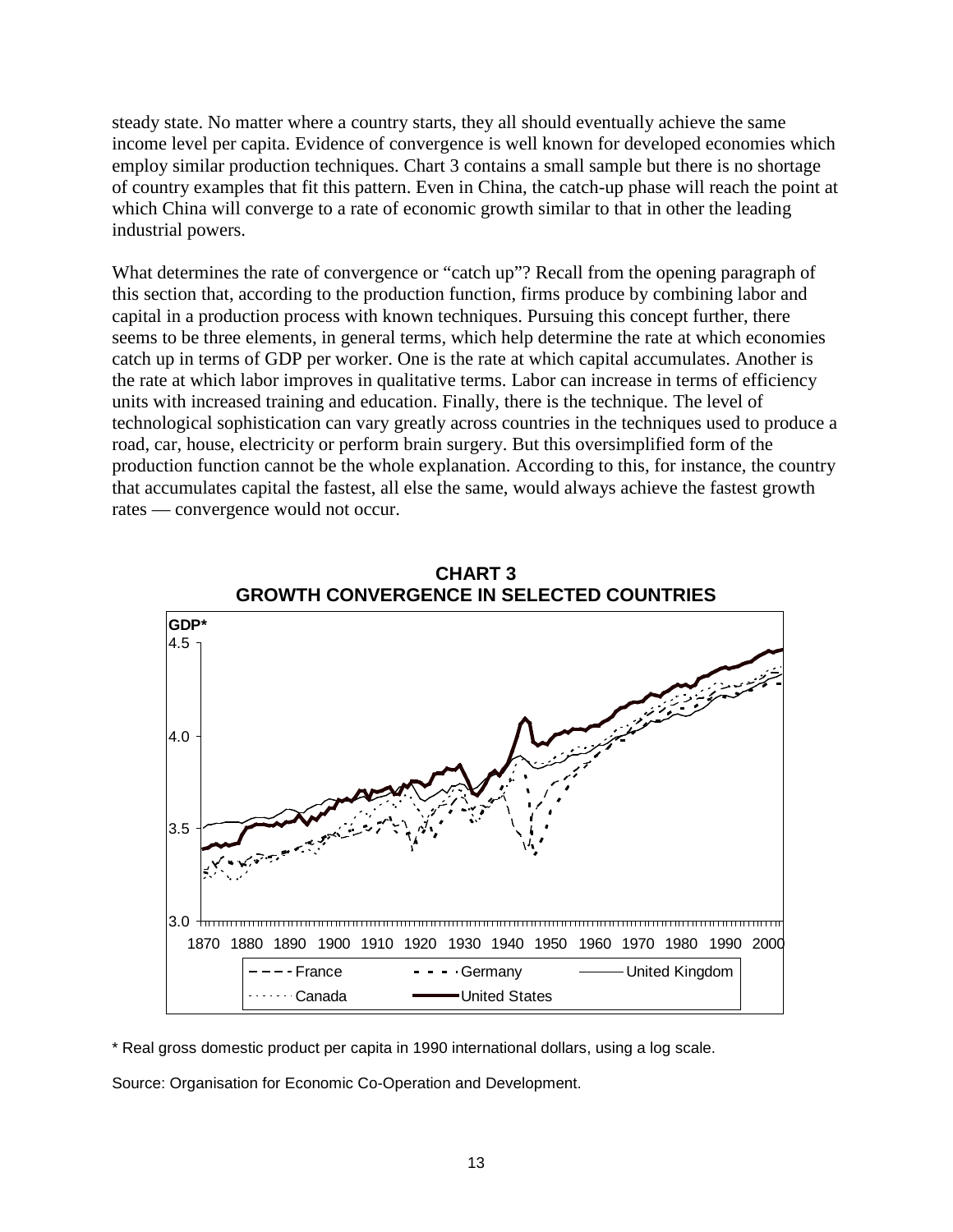To account for convergence, account must be taken of the limits to the gains from accumulation in the absence of technological progress. The first tractor put on a farm increases the productivity of the farm greatly; the tenth tractor improves output less; and the hundredth tractor improves farm output by far less. As capital is employed in the manufacturing sector and then the service sector, the same pattern occurs. Without technological progress, capital is subject to the law of diminishing marginal returns — the additional output per unit of capital declines from very high levels initially to much lower levels later, reaching zero in the limit. Thus, the earliest stages of capital accumulation for a country are periods of time when growth rates can be spectacular. Inevitably, however, as the process proceeds, the productivity gains diminish to the point where all countries converge to the same stock of capital producing the same steady-state level of GDP per person, after which growth ends. The Solow growth model, when fully specified, comes equipped with the law of diminishing returns, and hence, delivers the convergence proposition.

Now consider the other feature of the production function, technological progress or knowledge accumulation. As discussed above, when a tractor is added to the farm, each tractor produces less *additional* output as the previous tractor. Suppose instead, each tractor could be retrofitted with new technology so that a tractor of 1970 vintage could be made equivalent to a tractor of 2000 vintage, a hypothetical efficiency improvement of ten fold. The first tractor is now ten times more productive, as is the hundredth tractor. Improvements in technology are not restricted by diminishing returns. In this way, technological progress can be increased forever without reaching a limit. It follows from this concept that improvements in the efficiency of the economy through technological progress are the key to sustained growth rates.

Even though technological progress is not subject to diminishing returns, there is a type of "catch-up" feature associated with it. As just shown, an economy can grow continuously in the long run as technological progress (denoted as A in equation 1) grows. To make this notion generally applicable, the basic Solow growth model can be enhanced greatly by adding a process for technological progress as in Aghion and Howitt (2005). Consider that technology, broadly defined, consists of different vintages of technological knowledge. Assume that the newest technology is invented, developed and implemented at a rate  $\tau_n$ . Assume further this newest technology enhances productivity by multiples, ρ, relative to the productivity of the vintage technology, A. The pre-existing state of art technology also can be purchased and implemented at rate  $\tau_0$ , and it enhances productivity according to the distance between the productivity of the pre-existing technology frontier, A\*, and the vintage (productivity) of the technology currently in use. In such a case, it is easy to show that technological progress changes according to<sup>[2](#page-15-0)</sup>:

$$
(1) \Delta A = \tau_n (\rho - 1)A + \tau_o (A^* - A)
$$

 $\overline{a}$ 

This formulation has potential to add to the explanation of how countries can catch up at such fast rates. The greater is the "technology gap"  $(A^* - A)$ , the greater is the potential rate of catch up. Countries with a large technology gap need not develop or implement any leading-edge technology to grow at spectacular rates in this phase of development. Even if  $\tau_n$  is zero, a country with a large gap merely needs to adopt technology of more recent vintage compared to what is

<span id="page-15-0"></span><sup>&</sup>lt;sup>2</sup> The symbol  $\Delta$  is used to denote "changes", in this case changes in A (technology).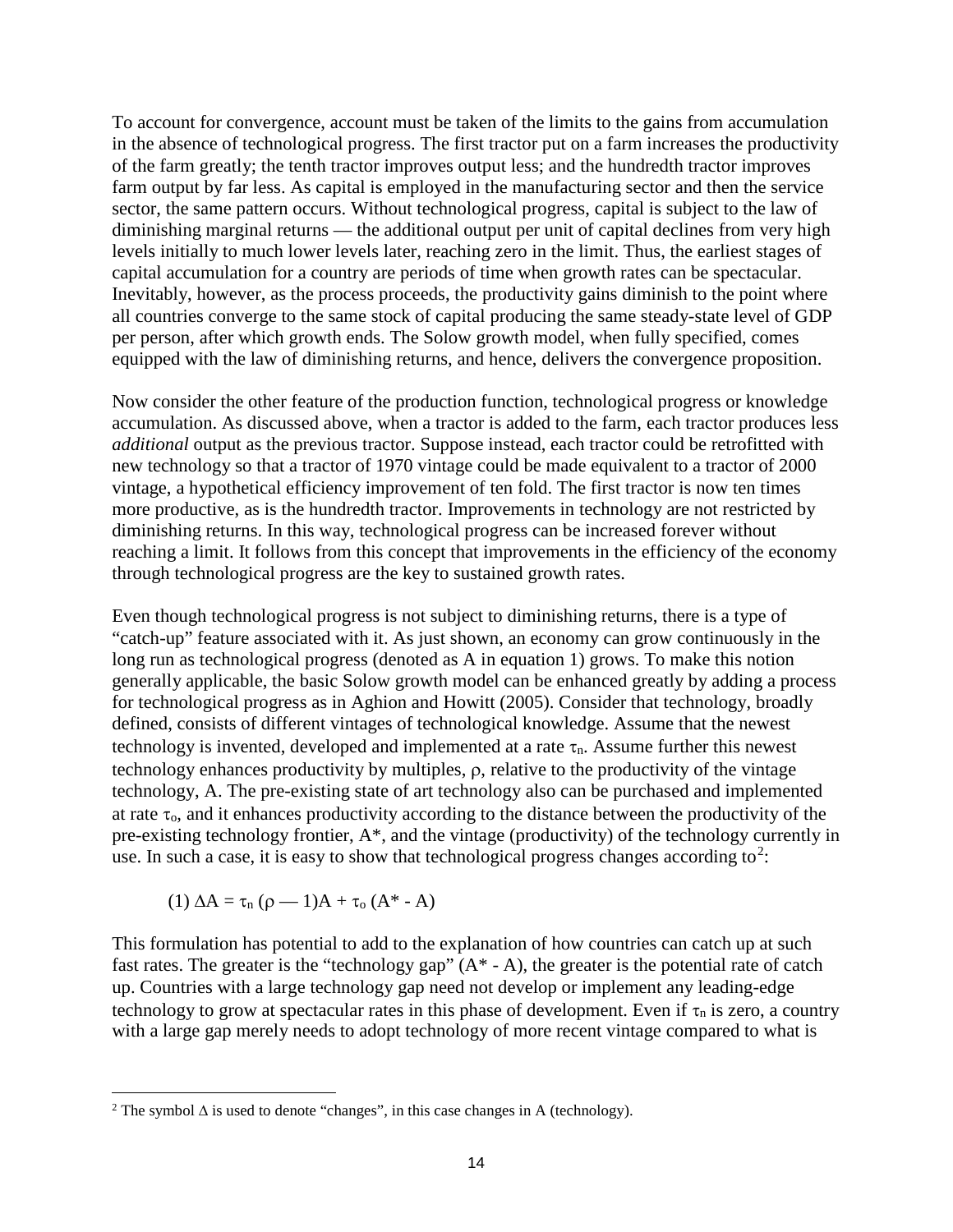currently being used. The faster they adopt the newer vintages ( $\tau_0$ ) and the greater the gap that they close ( $A^*$  - A), the greater will be  $\Delta A$  (growth in technological progress).

An example is Japan, as seen in Chart 4. A few decades before the turn of the 20th century, Japan started as an essentially agricultural economy with low GDP relative to the U.S. As it added capital and adopted more advanced production techniques from the West, it grew rapidly, as agricultural resources poured into industrial uses. During World War II, Japan lost its capital, and growth plunged. When the economy was reformed, it began accumulating capital again with the inevitable increase in real GDP per person. But the technology gap had become immense following the destruction, much larger than the pre-war condition. As Japan added capital it also modernized its industrial structure and developed well-functioning markets, thus closing the technology gap. As a consequence, Japan enjoyed spectacular growth rates — the trajectory of their growth path is much steeper after WWII then before. But the more it developed, the more it began to look like the growth leaders, transforming from a productive low-cost producer of industrial goods in the 1950s to a leader of technologically advanced goods and services in the last part of the century. As the technology gap closed, Japan's growth rate declined from the stellar (and unsustainable) rate of the catch-up period following the war and converged to similar (or even lower) growth rates as those of the leading industrial powers.

## **CHART 4 ECONOMIC GROWTH IN THE UNITED STATES AND JAPAN (Income Per Capita in Thousands of 1990 U.S. Dollars)**



Source: Handbook of Economic Growth, Volume 1, Chapter 21.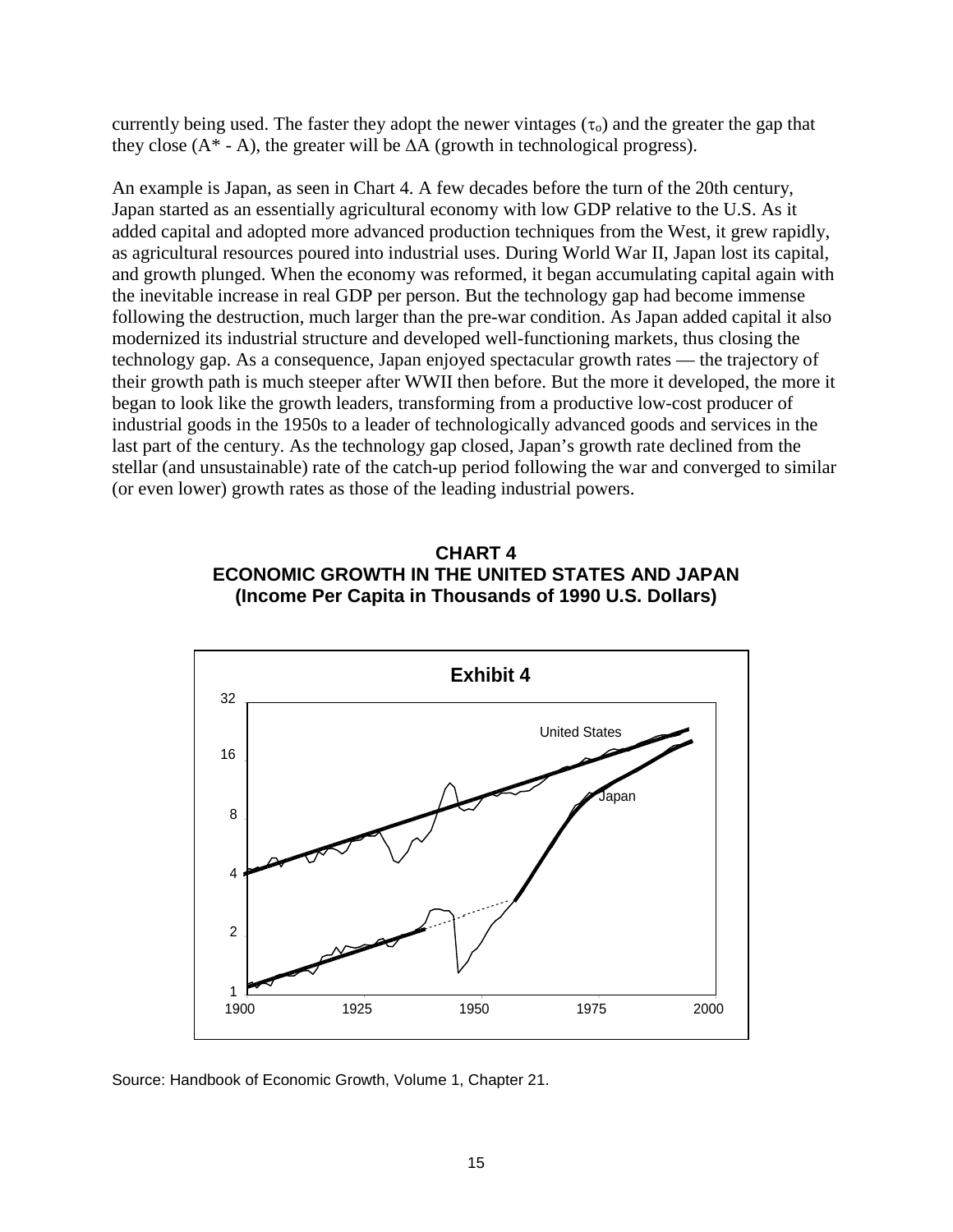#### **The Advanced Phase — Maintaining Growth**

According to the Solow growth model, in the absence of new technology and production techniques, economies converge to a common level of GDP per person, the so-called steady state.[3](#page-17-0) It then follows from theory that leader economies *must* develop new efficiencies and new technologies to maintain leadership and to continue to grow while countries in the catch-up phase merely have to borrow technology from the leaders. A return to equation (1) makes this specific. When an economy is already at the frontier, A\* equals A and the technology gap is zero — nothing can be gained from "follow the leader." These countries must rely on new technological advances or cease growing, a basic conclusion of the fundamental model. New technology requires invention and implementation. As a consequence, new technology arrives at a slower pace then does old technology in emerging economies,  $\tau_n < \tau_o$ ; and it has incremental impact on a well-developed economy that is relatively small, ρ. It follows that leading economies grow at slower rate than emerging economies. The trend growth in the United States has been 2 to 3 percent over a very long period of time (including population growth). If  $\tau_n$  declined, so too would the improvement in real GDP per person. As explained later, differences in  $\tau_n$  are important for explaining the differential growth rates of the United States and other developed economies in the European Union.

#### **Explaining Persistent Poverty**

Taken at face value, the basic Solow growth model has another obvious limitation. In its most basic form, this model seems unable to confront the utter lack of growth among some countries, the core of the questions posed by Lucas and Prescott in the Introduction. Consider for example the data in Chart 5. Following decades of stagnation, countries in East Asia and the Pacific entered the catch-up phase in the 1950s, referred to as modern economic growth by Prescott. At the time that Asia began converging to the standards of Western Europe and the United States, the countries in Latin America and Sub-Saharan Africa declined still further relative to the rest of the world. There was no catch up for these countries.

To rationalize this, it is important to recall that the simple model of economic growth predicts that economies with *similar* production functions converge to the same GDP per capita. It does not predict that economies with different production functions show convergence. Equation (1) provides an explanation, albeit unintuitive. Specifically,  $\tau_0$  seems to be zero in these economies — there is no adoption of modern production processes. However, equation (1) cannot explain *why*  $\tau_0$  is zero. Thus, another open question of growth theory to be confronted later in this paper is the determination of which policies and institutions are crucial to the adoption of efficient production processes of countries.

#### **Lessons for Regional Growth**

In the case of regional growth in the United States, the starting environment is the 50 states with relatively high incomes competing in highly competitive national and international markets. Furthermore, these states operate within the federal system that provides institutional structure in terms of fiscal policy, trade (national and international), communications, and the legal system. Given these similarities across states, it is fair to assume these states have access to similar

 $\overline{a}$ 

<span id="page-17-0"></span><sup>&</sup>lt;sup>3</sup> Note that if no country is developing new technology ( $\tau_n$  is zero everywhere), the first term in equation (1) disappears and all countries converge to the steady state with A\* technology.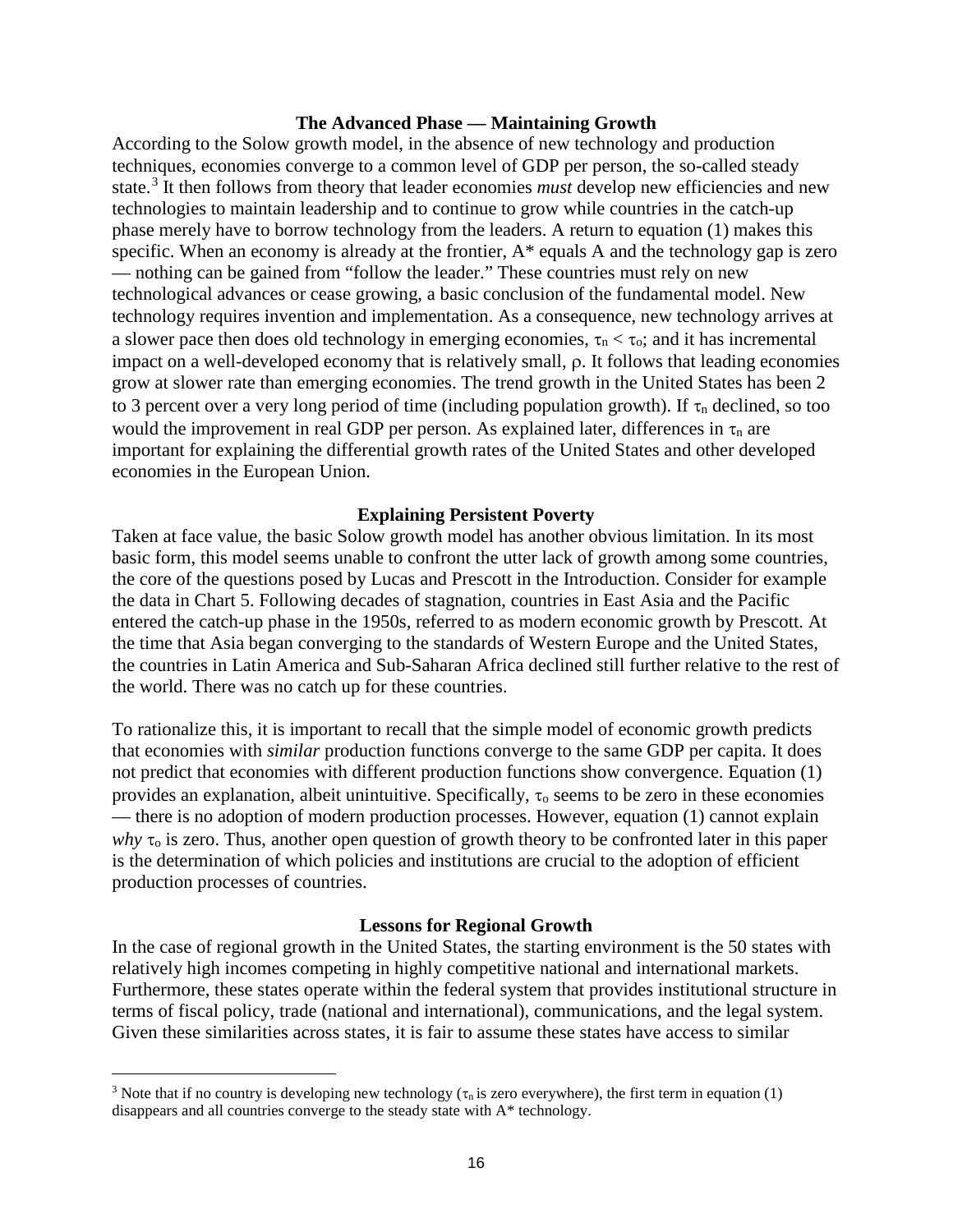

Source: Handbook of Economic Growth, Volume 1, Chapter 21.

production techniques so that the Solow model is applicable. As predicted, states do catch up, as

shown in Chart 6.<sup>[4](#page-18-0)</sup> States that start richer (at more advanced technological development) grow slower just as advanced countries cannot grow at the same pace as "catch-up" countries, China for example. As states catch up in per capita terms, their growth advantage inevitably declines.

The growth model suggests that during the convergence process among states, labor will flow from both agriculture and manufacturing into the service sector. Seen in this light, job losses in agriculture and manufacturing during the transition period should not be viewed with the concern about a region's economic future that they often receive in the popular press. Instead, they should be viewed as an inevitable byproduct of that regions' successful process of creative destruction as development proceeds to a cutting-edge advanced economy. The growth model also suggests that innovation is critical for the states comprising the United States. At some point in the economic development of every state, not much can be gained from a "follow the leader" strategy. How can such a cutting-edge economy be achieved? Before this is question is addressed, the measurement of total factor productivity (TFP) is discussed.

<span id="page-18-0"></span><sup>4</sup> This exhibit portrays catch up differently than Exhibit 4. In this diagram, U.S. states that start with relatively low per capita incomes (towards the origin on the horizontal axis) should experience faster growth rates (towards the top of the vertical axis) along the "catch-up line."  $\overline{a}$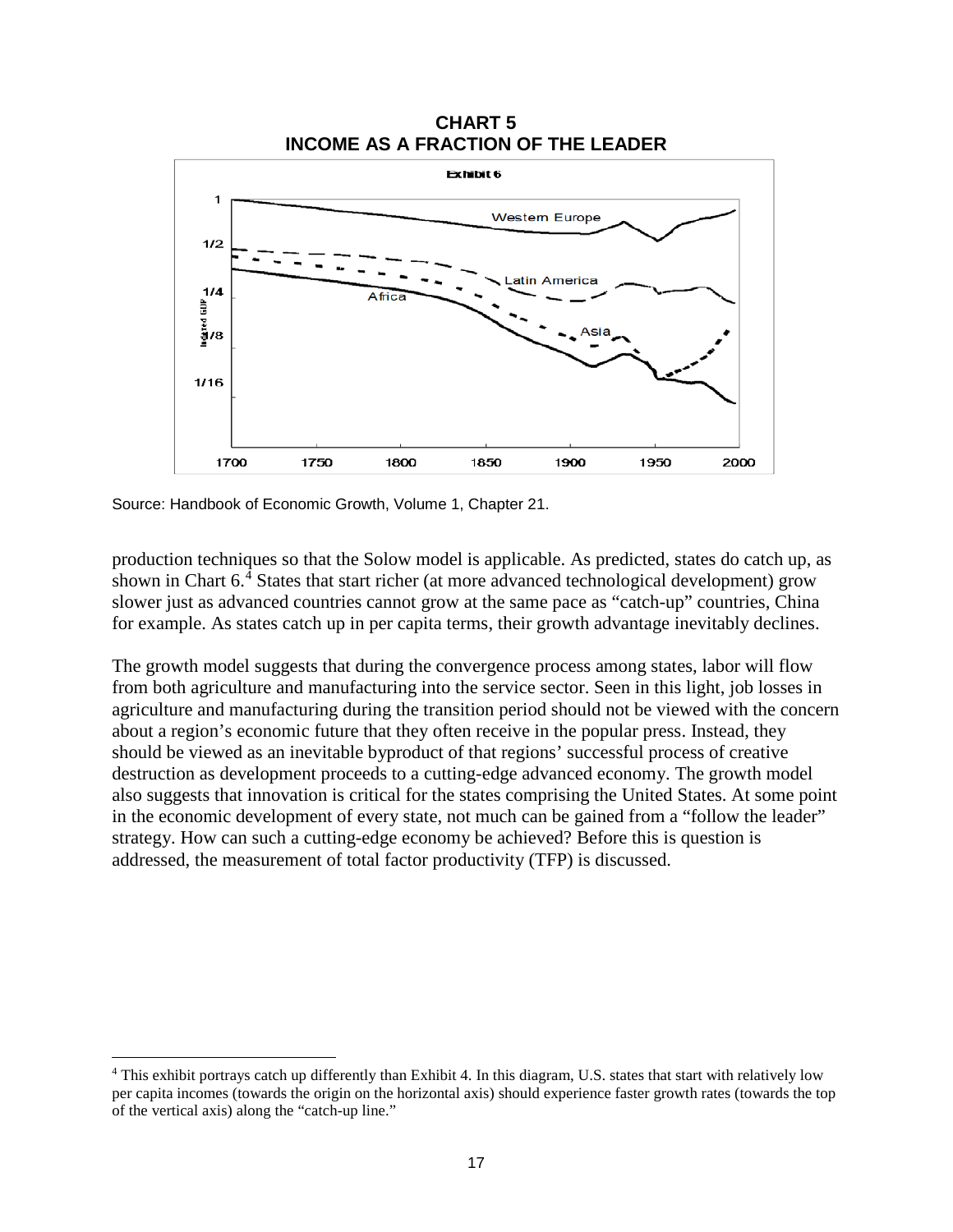

\* Annual average growth rate between 1880 and 2000

Source: Barro and Sala-i-Martin, *Economic Growth* (New York: McGraw Hill, 1995).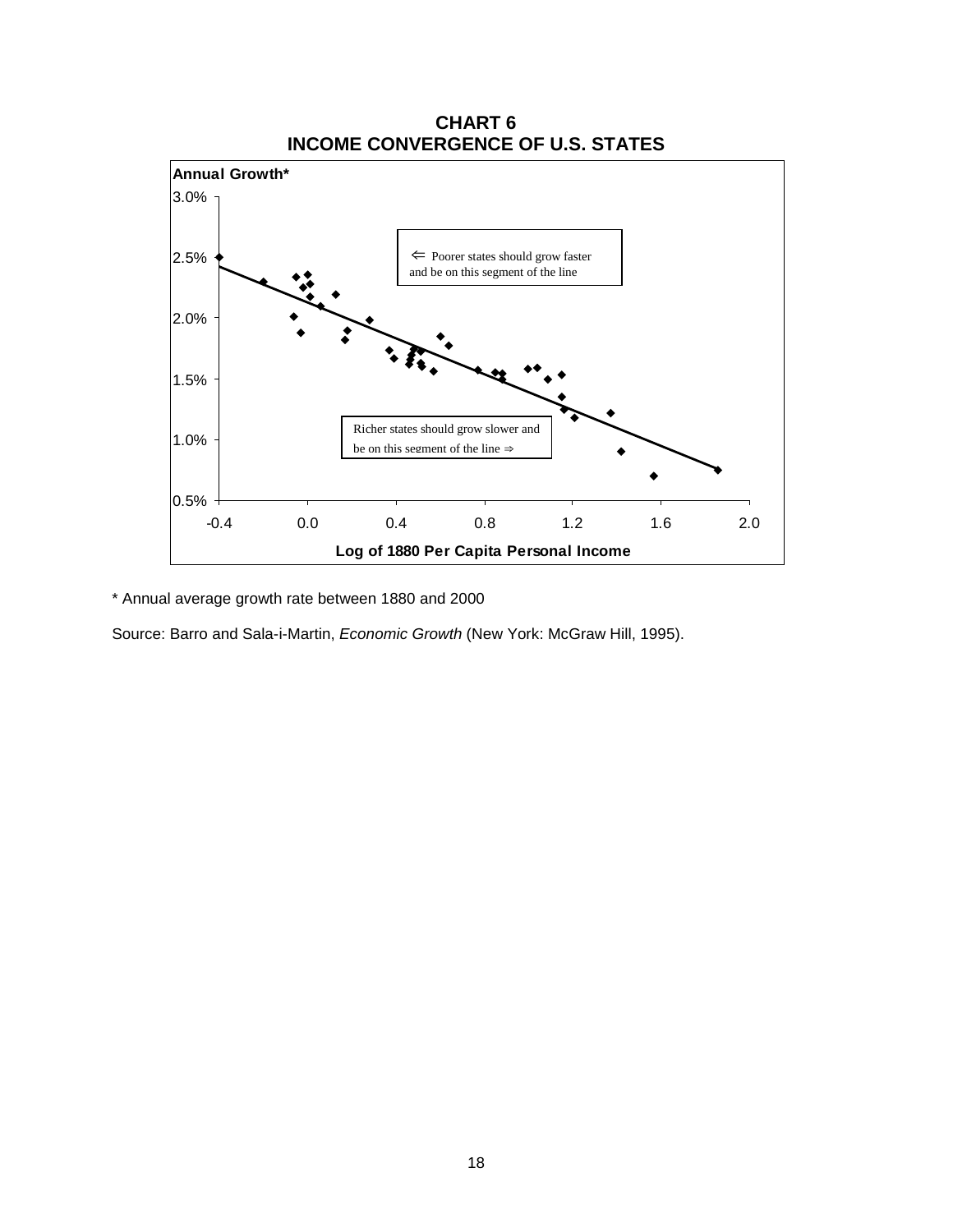#### **GROWTH EMPIRICS: MEASURING TFP**

The Solow model, developed 50 years ago, offered little explanation of how efficiencies and technological progress occur. In the next section of this paper, economic research is reviewed that seeks to explain how economies can continue to grow through technological innovation, spurred by research and development, education, and the like. However it occurs, it should now be abundantly clear that the process of technological progress is the key to understanding growth. As an example of highly regarded research on this topic, Klenow and Rodriquez-Clare find that technological innovation accounts for more than 60 percent of the variation in income per worker across countries. Even more impressively, it accounts for 90 percent or so of crosscountry differences in the *growth rate* of income per worker.

Before considering the factors that cause technological progress in the next section, it is necessary to come to terms with the definition and measurement of technological innovation.

## **The Production Function**

What is technological progress, or total factor productivity, as economists generally call it? Vaguely speaking, TFP is the efficiency by which capital and labor are employed to produce output. Since efficiency cannot be directly observed, technological progress is by nature an ambiguous concept and as a result, unobservable as actual data. And yet, research, such as that of Klenow and Rodriquez-Clare, make use of data to arrive at their conclusions on its importance. As it turns out, economists have devised a way to approximate TFP, and once again, the starting point is the basic Solow growth model.

To calculate the amount of TFP in an economy, economists use an aggregate production function. Such a construct combines the economywide inputs of capital and labor to generate the economywide output. Loosely speaking, an aggregate production function represents the summation of all production techniques used by the individual firms in the economy. A functional form that is consistent with the stylized facts of growth is the so-called Cobb-Douglas production function:

(2)  $Y = A K^{\alpha} L^{1-\alpha}$ 

where  $Y = GDP$ .  $A =$  total factor productivity,  $K =$  capital stock,  $L =$ labor, and  $\alpha$  = the fraction of national income paid for capital (in the United States this is a very durable number, which equals about 30 percent over long periods of time).

To understand why TFP in equation (2) represents the efficiency with which the economy combines the inputs of capital and labor, consider two economies. Both economies use the same amount of inputs and have the same  $\alpha$ , but the first one has twice the TFP of the second one. Then the first economy will produce twice the output of the second economy. Note that Y, K, L and  $\alpha$  all can be measures from the national income accounts. Given this information, A can be backed out of equation (2) with a technique that has become known as growth accounting.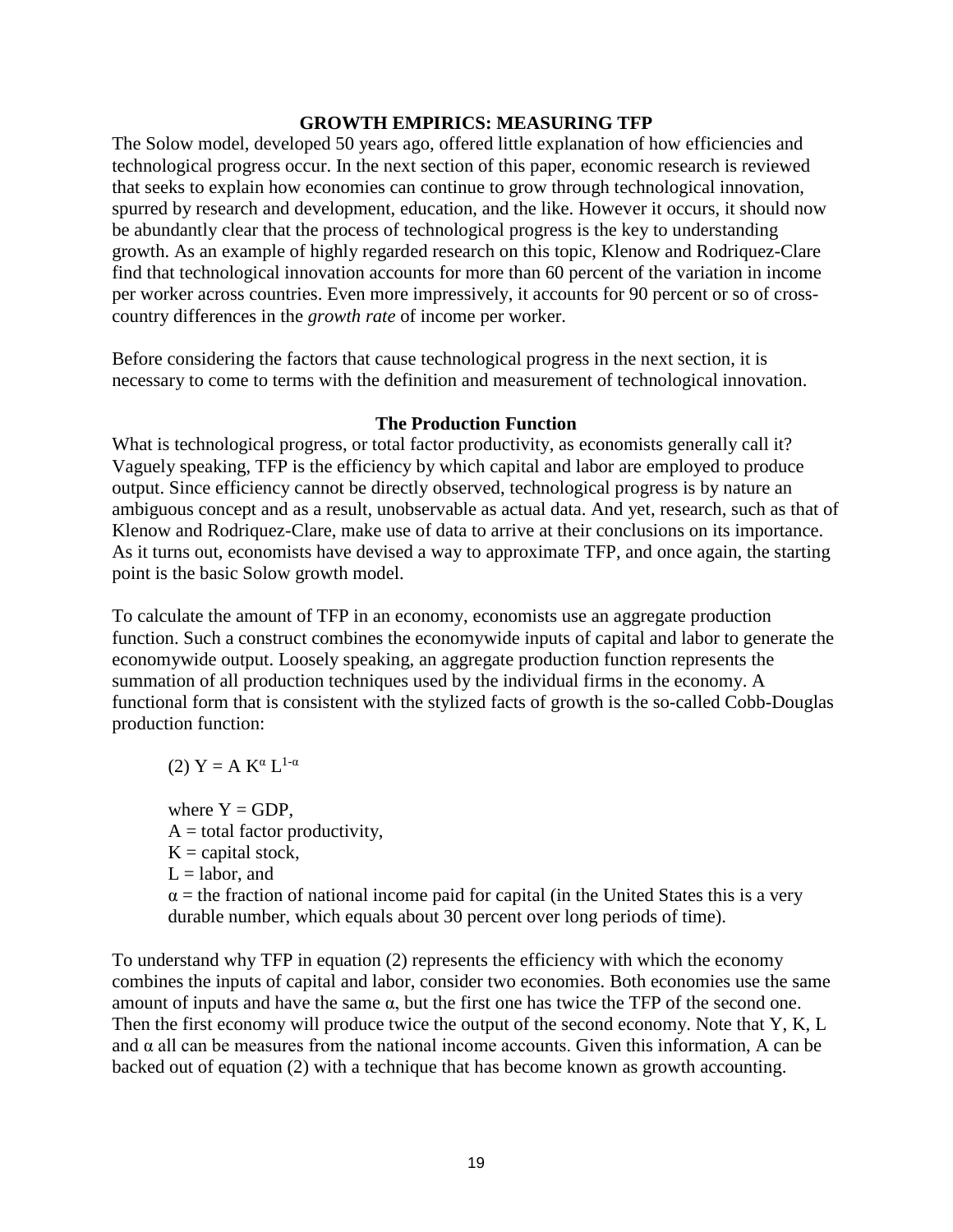#### **Growth Accounting**

Solow developed the basics of growth accounting by noting that equation (2) can be used to decompose the observed output *growth* of economies into its different sources. Growth accounting allows the sources of growth to be identified among the accumulation of capital, labor and changes in TFP. To see this, production function (2) can be expressed in rates of change (growth), instead of in levels:

(3)  $\Delta$ Y/Y =  $\alpha$ ( $\Delta$ K/K) + (1 -  $\alpha$ )( $\Delta$ L/L) +  $\Delta$ A/A

According to expression (3), the growth in output is due to weighted growth in the capital stock, weighted growth in the labor input, and growth in total factor productivity. Given the values of GDP, capital, and labor from the national income accounts, expression (3) can be solved for the rate of change of TFP, ∆A/A:

(4) 
$$
\Delta A/A = \Delta Y/Y - \alpha(\Delta K/K) - (1 - \alpha)(\Delta L/L)
$$

Thus, TFP growth captures the part of output growth that cannot be accounted for by the accumulation of capital and labor. It often is called the "Solow Residual."

#### **Growth Accounting in Practice: Where Does the Growth Come From?**

Displayed below in Table 2 is a decomposition of GDP growth of the form in equation (3), measured in terms of nonfarm business output per hour for the United States between cyclical peaks. The time periods represent a rather robust period of growth in the 1960s, almost two decades of slower growth in the 1970s and 1980s, and a rebound in growth in the 1990s.

## **TABLE 2 ECONOMIC GROWTH IN THE UNITED STATES BY COMPONENT**

|                                          | 1960 to<br>1973 | 1973 to<br>1995 | 1995 to<br>2001 |
|------------------------------------------|-----------------|-----------------|-----------------|
| Nonfarm Business Output Growth           | 4.6%            | 3.1%            | 3.9%            |
| Less (percentage point contributions):   |                 |                 |                 |
| <b>Nonfarm Business Hours</b>            | 1.7             | 17              | 1.3             |
| Equals (percentage point contributions): |                 |                 |                 |
| Output per hour                          | 2.9             | 1.4             | 2.6             |
| Cyclical                                 | $0.0*$          | 0.0             | $-0.5$          |
| <b>Capital Services</b>                  | $1.4*$          | 0.7             | 1.3             |
| Equals (percentage point contributions): |                 |                 |                 |
| TFP **                                   | $1.5*$          | 0.7             | 1.8             |
| (computer sector TFP)                    | NА              | 0.2             | 0.4             |

\* Authors' estimate

\*\* TFP includes small measurable changes in labor quality

Source: Council of Economic Advisers.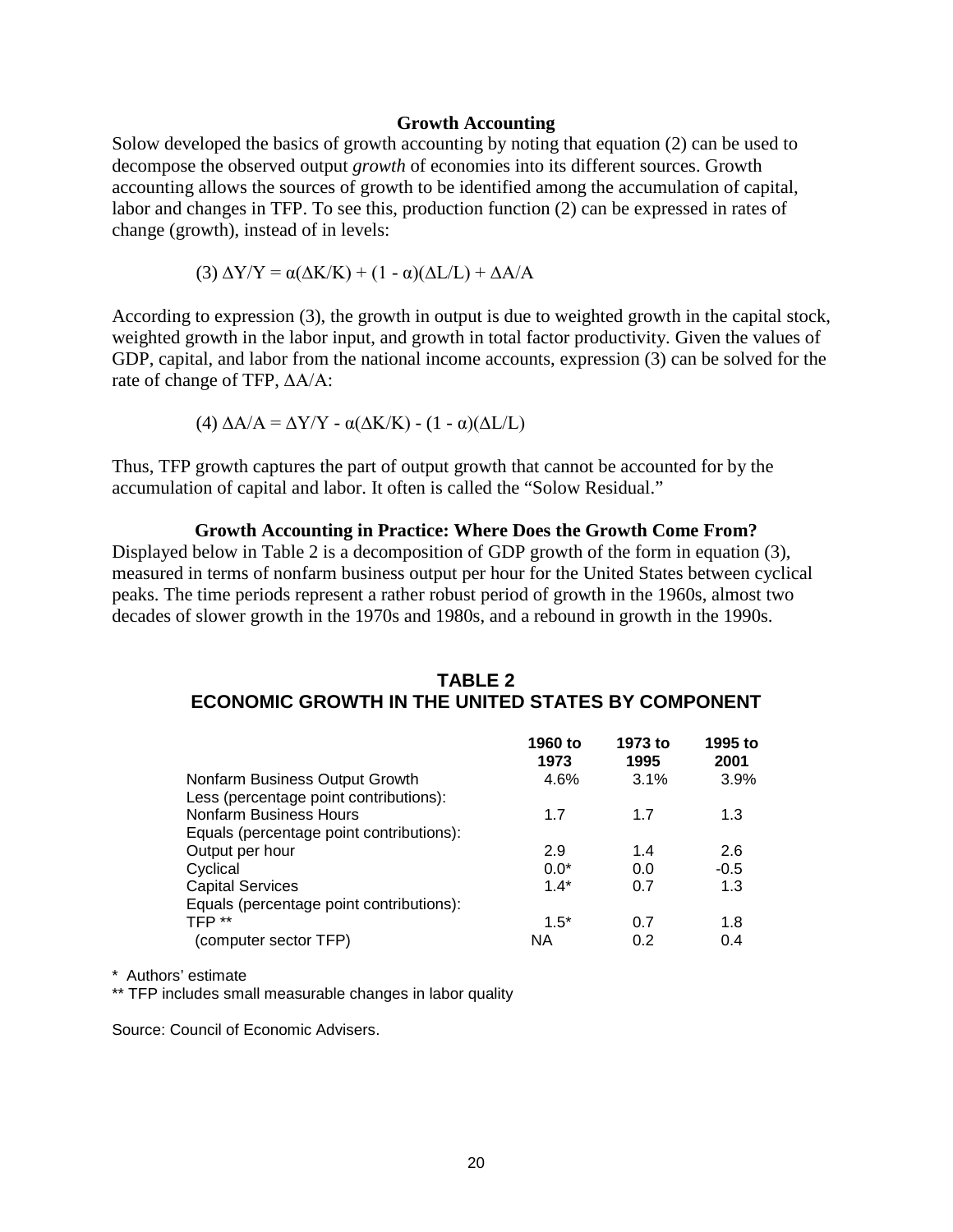Quite clearly, differences in growth in labor had little or no effect on differences in economic growth between these time periods. Specifically, the contribution from labor ("nonfarm business hours") was nearly identical in the three time periods; 1.7 percent, 1.7 percent and 1.3 percent. According to Table 2, the slowdown in U.S. economic growth in the middle time period was due to a slowdown in the growth of capital accumulation and TFP. This is particularly pronounced in terms of output per hour as the measure of growth. [5](#page-22-0)

Why did labor productivity rebound in the 1990s to the healthy productivity growth enjoyed in the earlier time period? The data in Table 2 point to two factors in the rebound in the last half of the 1990s — rapid improvements in capital services and TFP. Is this evidence of a "new economy" as was often conjectured? The use of this term could be justified in the sense that innovation in TFP appears to be technology led — the TFP in the computer sector alone is significant. Furthermore, of the 1.3 percent increase in capital services in this time period, information capital contributes 1.01 percentage points, or 78 percent of the capital accumulation that occurred in the time period. Final judgment will have to wait, however, to establish a sufficiently long trend before calling this era a new economy.

Clearly, technology was a key to the U.S. rebound in the latter half of the 1990s, no matter how brief this may be. Nevertheless, it is tempting to conclude this is much ado about nothing. After all, the differences in TFP growth between time periods is only one percentage point, more or less. To provide perspective, it is worth recalling the lesson from Table 1 — small differences in growth rates compound to make large differences in standards of living after several decades. Similar calculations have been made across other leading economies. See Chart 7. There is a growing consensus that TFP is a vital ingredient to economic growth.

The next order of business is therefore to explore how TFP can grow. Special attention is given to leading economies that do not have the opportunity to copy from more advanced economies.

 $\overline{a}$ 

<span id="page-22-0"></span> $5$  To understand the calculations, start with nonfarm business output; subtract hours to get output per hour; and then subtract capital services to get TFP. TFP is simply the residual after accounting for labor and capital growth as in equation (4).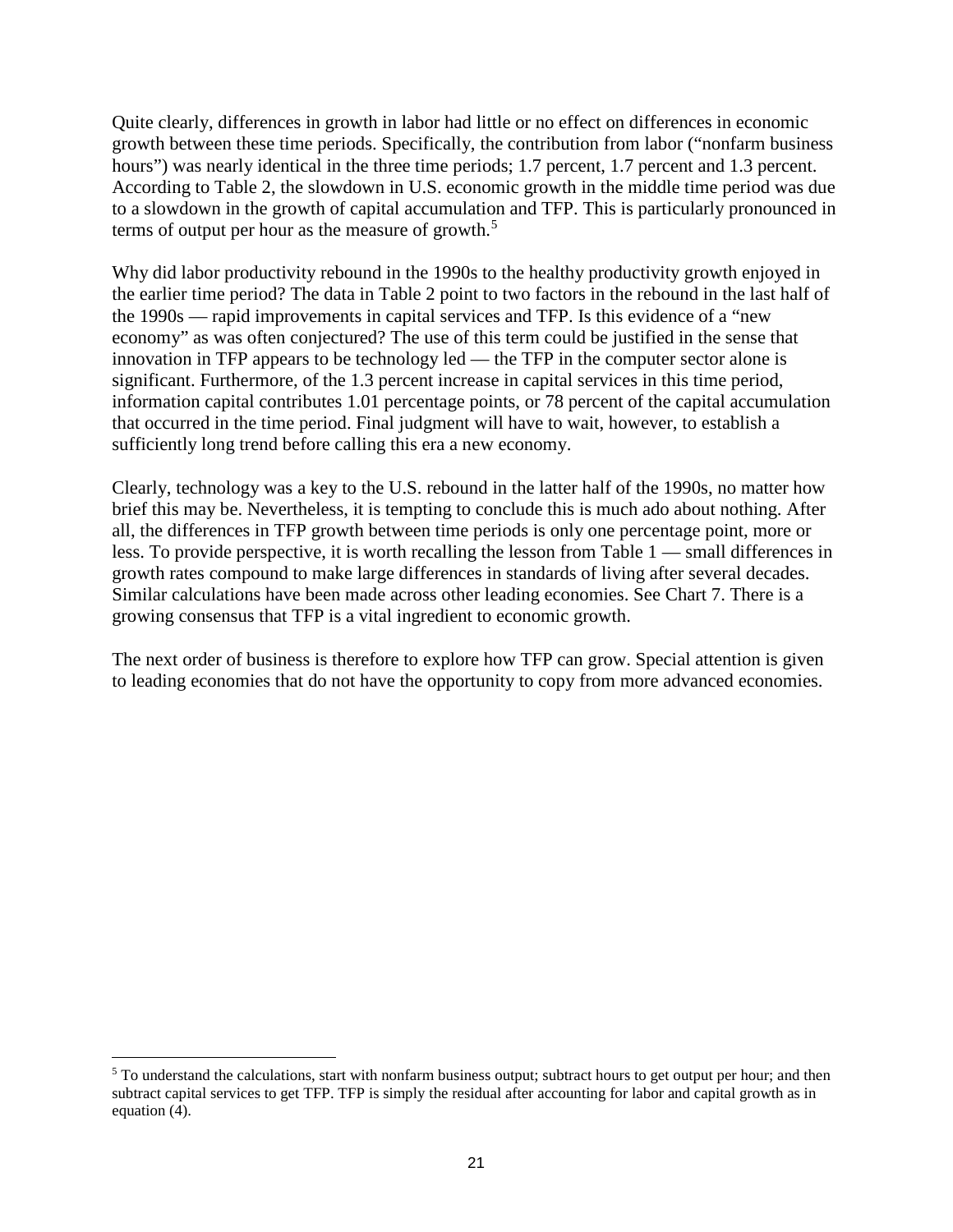

Source: Penn World Tables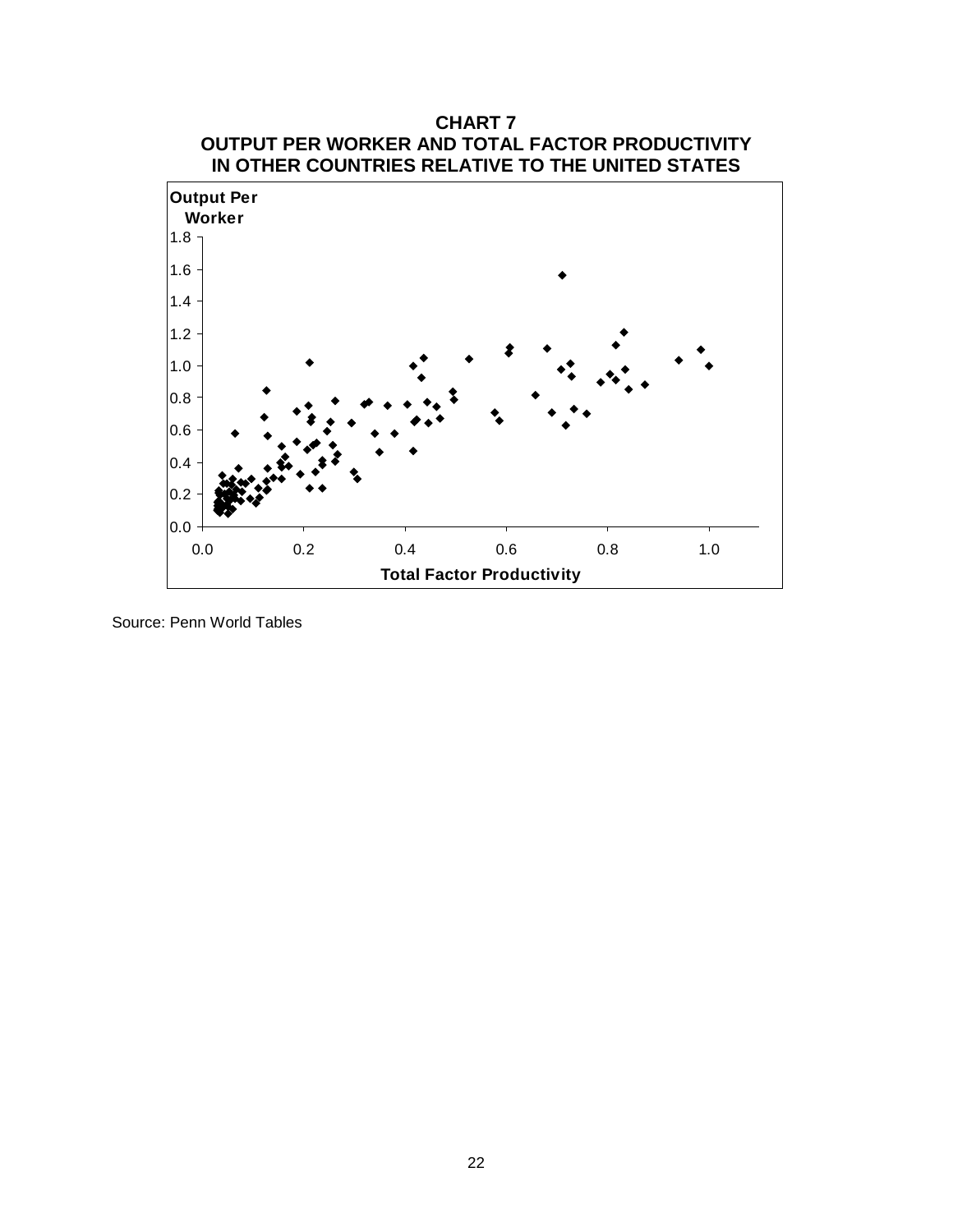## **DETERMINANTS OF TOTAL FACTOR PRODUCTIVITY**

Economists agree that to sustain TFP growth, leading economies must develop new technologies and new products. It is necessary, therefore to understand how this happens and how policies and institutions may affect this process. An influential perspective on the importance of innovation was developed more than 70 years ago but has received considerable modern attention. It is the process called "creative destruction," which is discussed next in some detail.

## **The Schumpeterian Paradigm: "Creative Destruction"**

The key ideas in the "Schumpeterian Paradigm" are that output growth requires the processes of invention and innovation; and that creative destruction must occur to allow for the implementation of these new processes. The reference to Joseph Schumpeter, who after immigrating from prewar Germany became a professor of economics at Harvard University in 1932, comes from the specification of the innovation process, which puts the entrepreneur at center stage:

The function of entrepreneurs is to reform or revolutionize the pattern of production by exploiting invention or, more generally, an untried technological possibility for producing new commodities or producing an old one in a new way.

According to Schumpeter, the innovation process involves new techniques, inventions, and new products. It is important to realize that during this process, jobs, firms, and products are both created and destroyed. Specifically, entrepreneurs who plan to innovate start new firms or produce new goods. As these new firms (or new products) enter, existing firms (or existing products) lose market share and eventually exit. In this process, new jobs are created in new industries and old ones are destroyed.

To give an example of creative destruction, consider these facts about the U.S. economy. Almost half of annual productivity growth is accounted for by the movement of labor from lessproductive to more-productive firms. For five-year changes, Baldwin, Dunne, and Haltiwanger report that about 40 percent of job creation and destruction are accounted for by entry and exit of firms. Achieving all this reallocation means that good firms must be allowed to expand and bad firms must be allowed to shut down. Well-functioning markets provide the mechanism by which resources flow freely to the new advancing industries and firms. As "catch-up" countries compete successfully at lower costs for the older established industries, firms in these industries in the advanced economy exit the market.

It follows from the notion of creative destruction that there are characteristics of an economy that should aid the process. First, clearly there needs to be activity in terms of invention and innovation. Research and development are directly linked to activity in terms of invention. It is easy to imagine that education, especially higher education, also is important to the invention and innovation processes. Thirdly, for creative destruction to operate, the market structure of an economy must be adaptable — "flexible" is the term most used by economists. Consider for example the seven large countries once again. Having mostly caught up to the United States in productivity terms by the 1990s, they have fallen behind since then, as shown in Chart 8. Many economists attribute the relative decline of productivity growth within these countries to the relative inflexibility of their markets compared to the United States. Such inflexibility concerns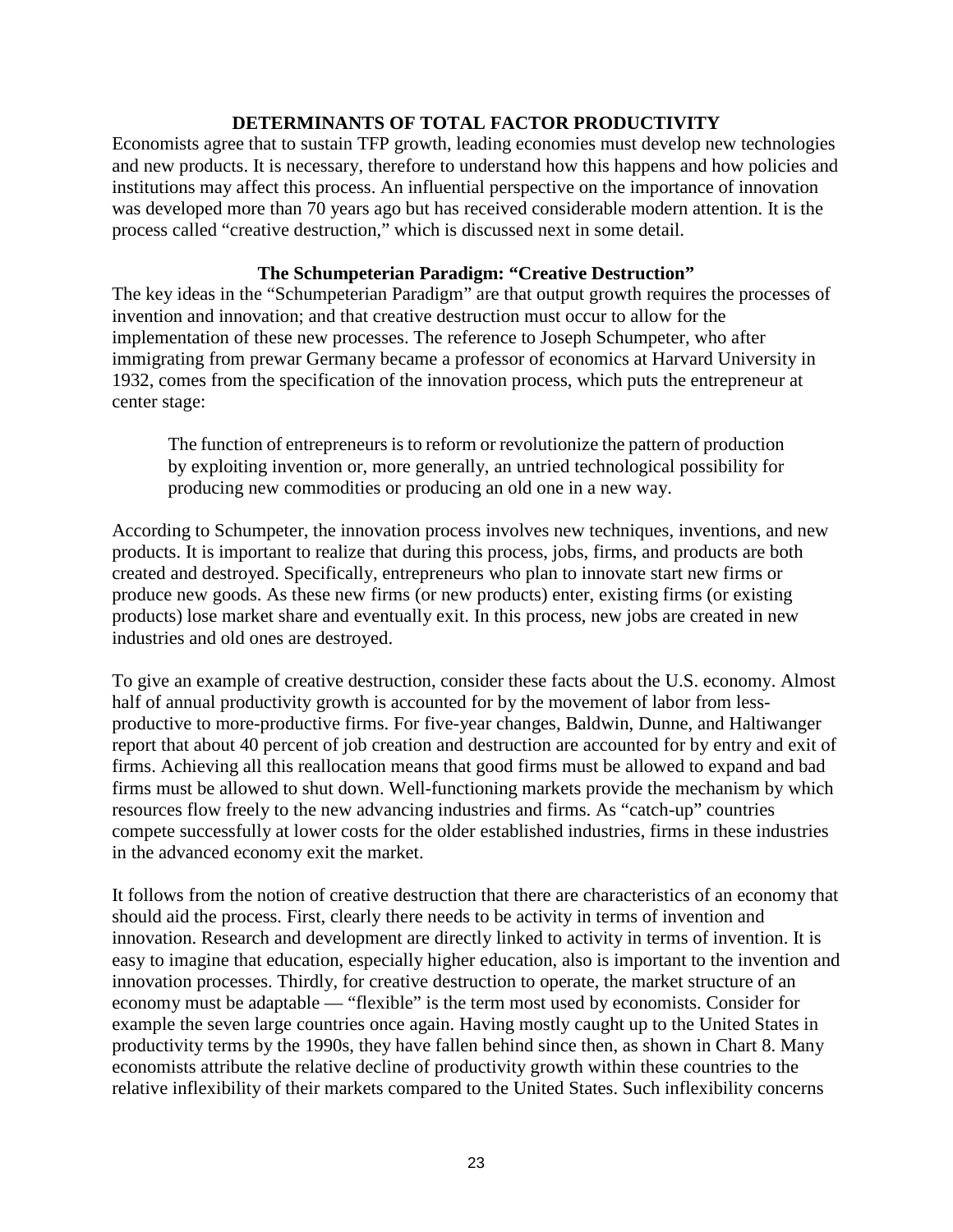**CHART 8 ANNUAL AVERAGE GROWTH OF LABOR PRODUCTIVITY, 1995 THROUGH 2006**



Source: Organisation for Economic Co-Operation and Development, *Economic Outlook, 2005*.

institutional features of their labor markets, public policies, and the protection of their industries that retard the process of creative destruction. Another contributing factor is a far lower proportion of the labor force that has college degrees relative to the United States, making it more difficult to adapt the skill profiles of their workers to the most recent skills in demand. Resisting the forces of creative destruction apparently comes with a cost — lower productivity growth, and hence, lower standards of living.

## **R&D and Invention**

According to some theories of technological progress, research and development (R&D) has the obvious direct effect on innovation, and hence productivity, and an indirect effect of causing accumulation of new technologically efficient capital. The secondary effect can be very large. Furthermore, advances in R&D create new knowledge that becomes available to others at no cost, inducing still more innovations at lower cost than the original discovery. As already discussed, R&D is especially crucial for the invention process of leading economies. In contrast, emerging economies can simply adopt the leading technologies from the developer of the technology. And indeed, nearly 95 percent of all R&D is conducted by a handful of countries. Chart 9 shows clearly the expected pattern of R&D production by income levels of countries.

Chart 10 shows impressive growth in R&D expenditures for the United States since the late 1980s, with a particularly sharp increase since the mid 1990s. This is particularly the case for the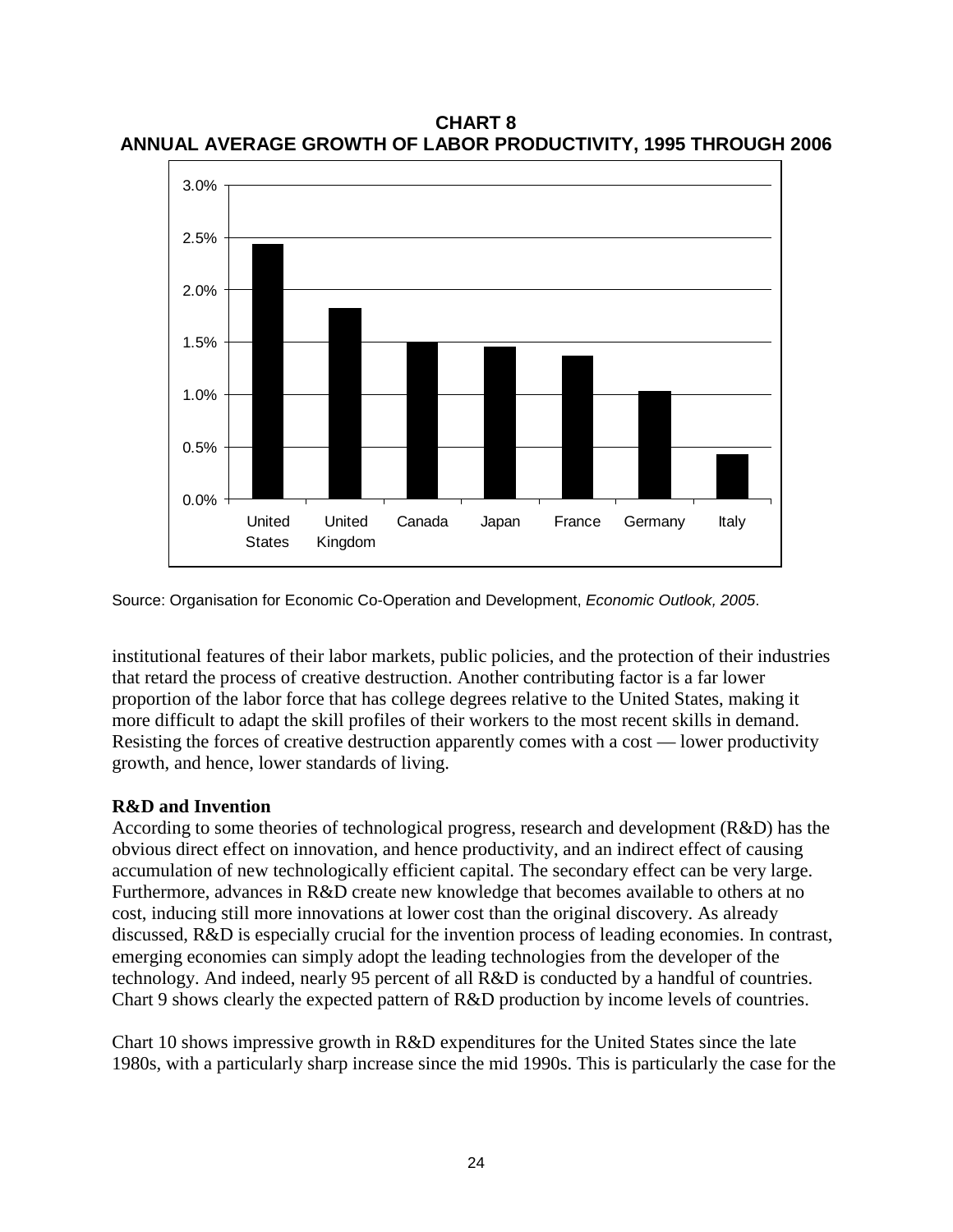

\* Research and development as a percentage of gross domestic product.

\*\* PPP is purchasing power parity.

Source: United Nations *Human Development Report* (2005).

private sector seeking to maintain its competitive advantages in the global economy. The propensity to convert R&D into patents follows the same pattern and is shown in Chart 11.

At least in terms of expenditures on R&D and patents, the last decade or so has been a remarkable period of invention in the United States. Recall that this corresponds to an impressive rebound in TFP growth for the nation (Table 2).

More sophisticated analysis supports this casual evidence. For instance, Jones (2002) found that 70 percent of the improvement in productivity of the United States between 1950 and 1993 can be attributed to the direct and indirect effects of new knowledge. Other researchers have found comparable evidence that R&D is a powerful driver of growth in the highly industrialized economies.

## **Innovation and Human Capital**

To the extent that the productivity changes are caused by technological change, skilled labor becomes relatively more important, and the need for human capital development becomes a crucial factor of continued growth. An educated work force is more adaptable to innovations on the job.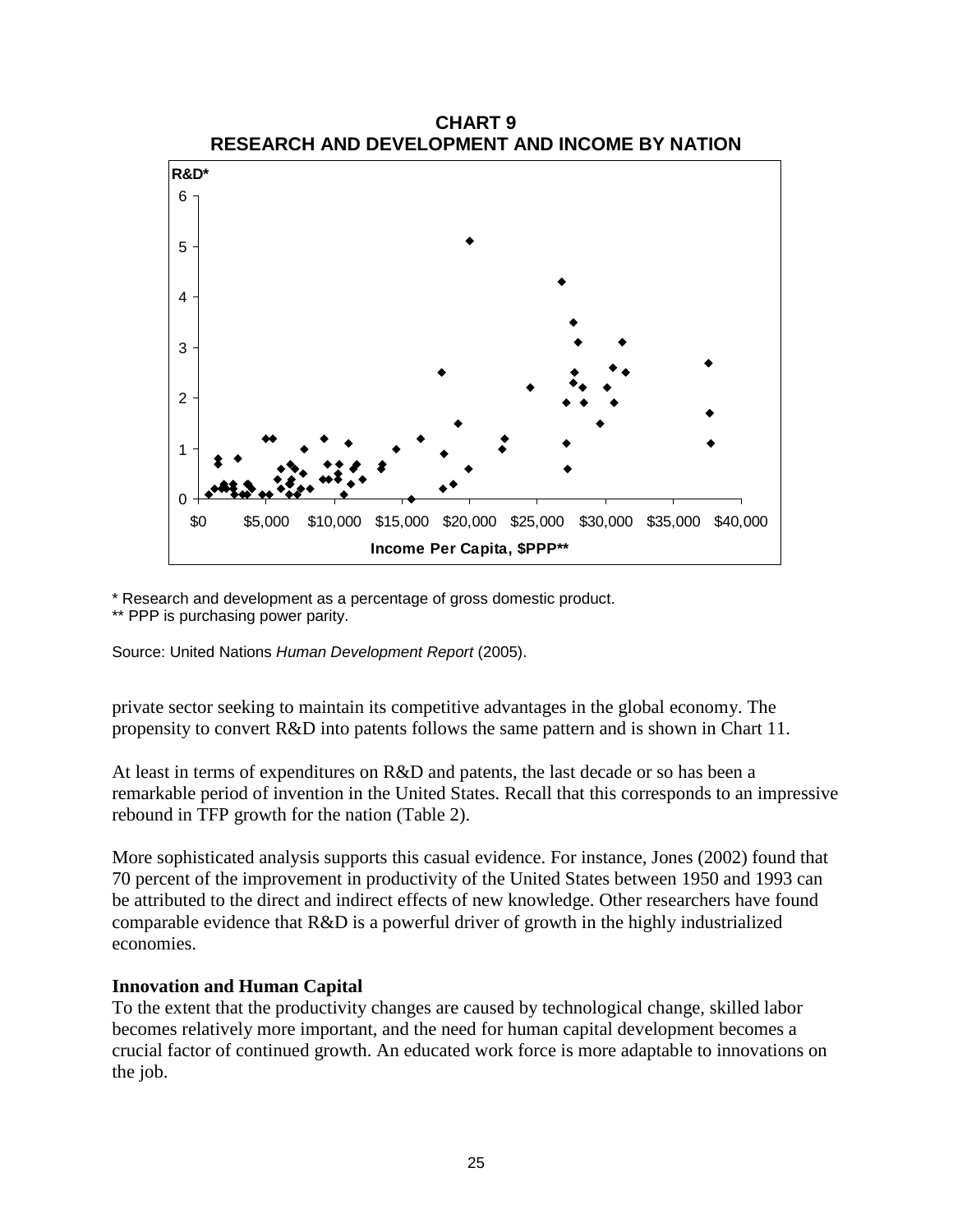**(In Billions of 1996 Dollars)** \$0 \$50 \$100 \$150 \$200 \$250 \$300 1953 1957 1961 1965 1969 1973 1977 1981 1985 1989 1993 1997 2001  $\Box$  Industry  $\Box$  Federal Government  $\Box$  Universities and colleges □ FFRDCs ■ Nonprofit organizations

**CHART 10 RESEARCH AND DEVELOPMENT EXPENDITURES IN THE UNITED STATES**

Source: National Science Foundation, Division of Science Resources Statistics, National Patterns of R&D Resources, annual series.

Human capital is the accumulated knowledge and skills of the work force. The means of acquiring knowledge and skills are formal education, on-the-job training, and learning-by-doing. In general, education should have large public benefits in an advanced economy. This notion is confirmed by the estimates of the Seidman Institute (2005). More specifically, education should be important for the invention and innovation process. The United States leads most other nations in terms of educational attainment. Barro and Lee (2003) report average years of schooling in 2000 across various countries as follows: U.S. is 12.1, Canada 11.6, Australia 10.9, Germany 10.2, Japan 9.6, U.K. 9.4, France 7.9 and Italy 7.2. A similar pattern is found if measuring the percent of a population with a degree in higher education: 37.3 percent in the U.S. while only 23.8 percent in the EU. All of these countries have fallen behind the United States once the catch-up phase was completed.

A natural empirical question arises: Can lower educational achievement in Europe partially account for the recent inability of Europe to keep pace with the United States? Unfortunately, as is often the case in economics, the initial rigorous tests of this hypothesis have delivered somewhat mixed results. Benhabib and Spiegel (1994) find support for the view that the stock of human capital (total years of education) is positively related to economic growth when testing across countries. Krueger and Lindahl (2001) also find this relationship in a data set of 110 countries between 1960 and 1990; however, the relationship loses statistical significance when the set of countries is restricted to the OECD. A purer test is provided by Vandenbussche,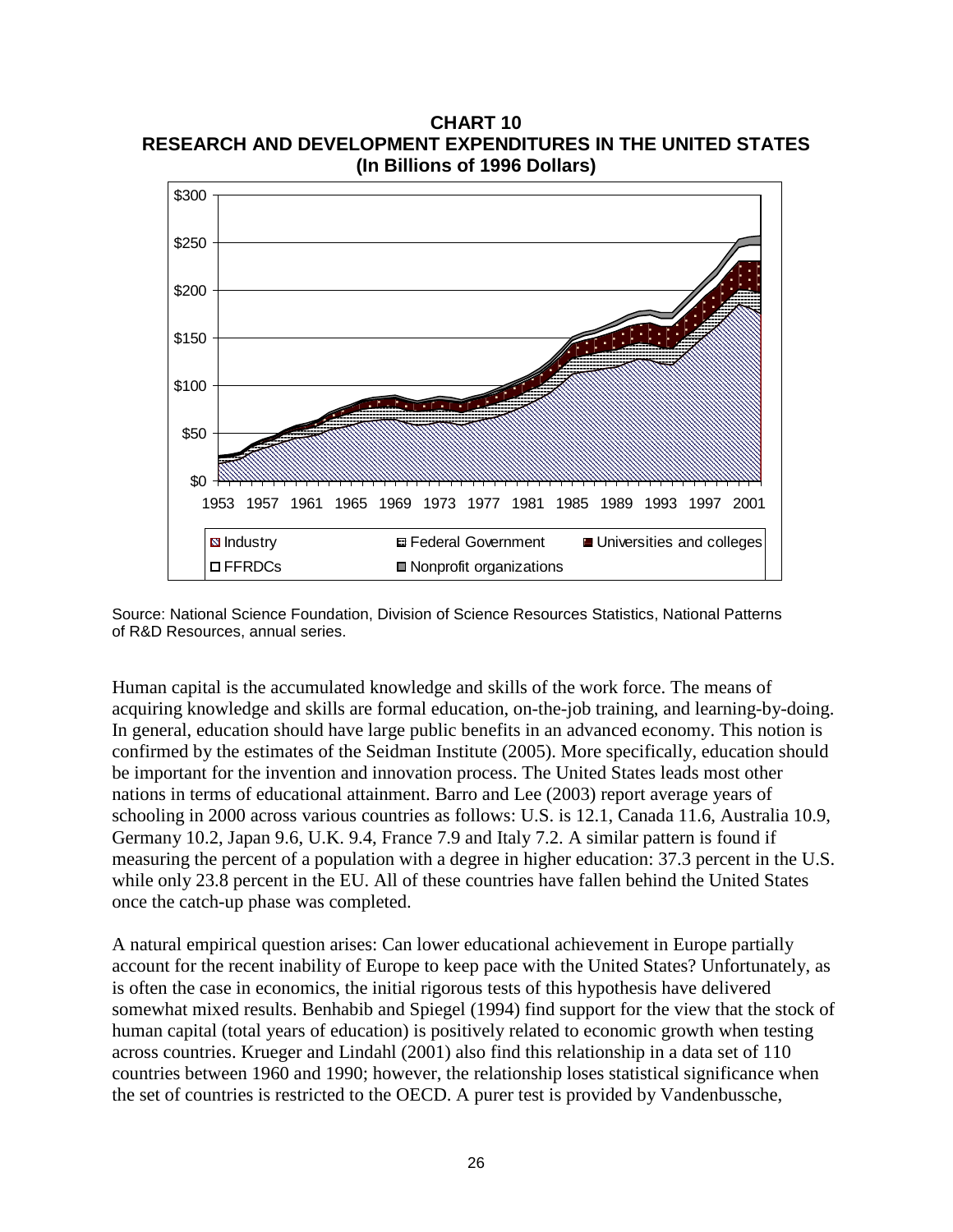

Source: United States Patents Office (www.uspto.gov).

Aghion and Meghir (2004). They hypothesize that different types of education have different impacts on growth. Specifically, achievements in higher education should have the largest effect on countries closest to the technology frontier. Although complex, their tests support the contention that years of higher education positively contribute to growth and that this gets stronger the closer a country is to the frontier.

## **Market Flexibility**

The Schumpeterian Paradigm implies that policies and institutions that promote competition and facilitate entry and exit are instrumental. Moreover, markets that work well allocate resources freely across competing uses to the ones that are most likely to result in growth. An extension of this principle is the Schumpeterian notion of creative destruction. Conversely, subsidization (protection) of industries, firms, products, and jobs reduces efficient turnover and the process of creative destruction.

Much of the literature on this topic is focused on the labor market, and specifically, the relative flexibility of the labor market in the United States compared to Europe. There is considerable evidence that the labor market rules enforced in Europe are another major factor in the slower growth experienced by Europe in recent years (Chart 8) and their higher unemployment rates. European economies are characterized by higher unemployment insurance benefits, severance restrictions, centralized bargaining, and other forms of protection such as restrictions on the adoption of new technologies. These policies emphasize the short-run losses to individuals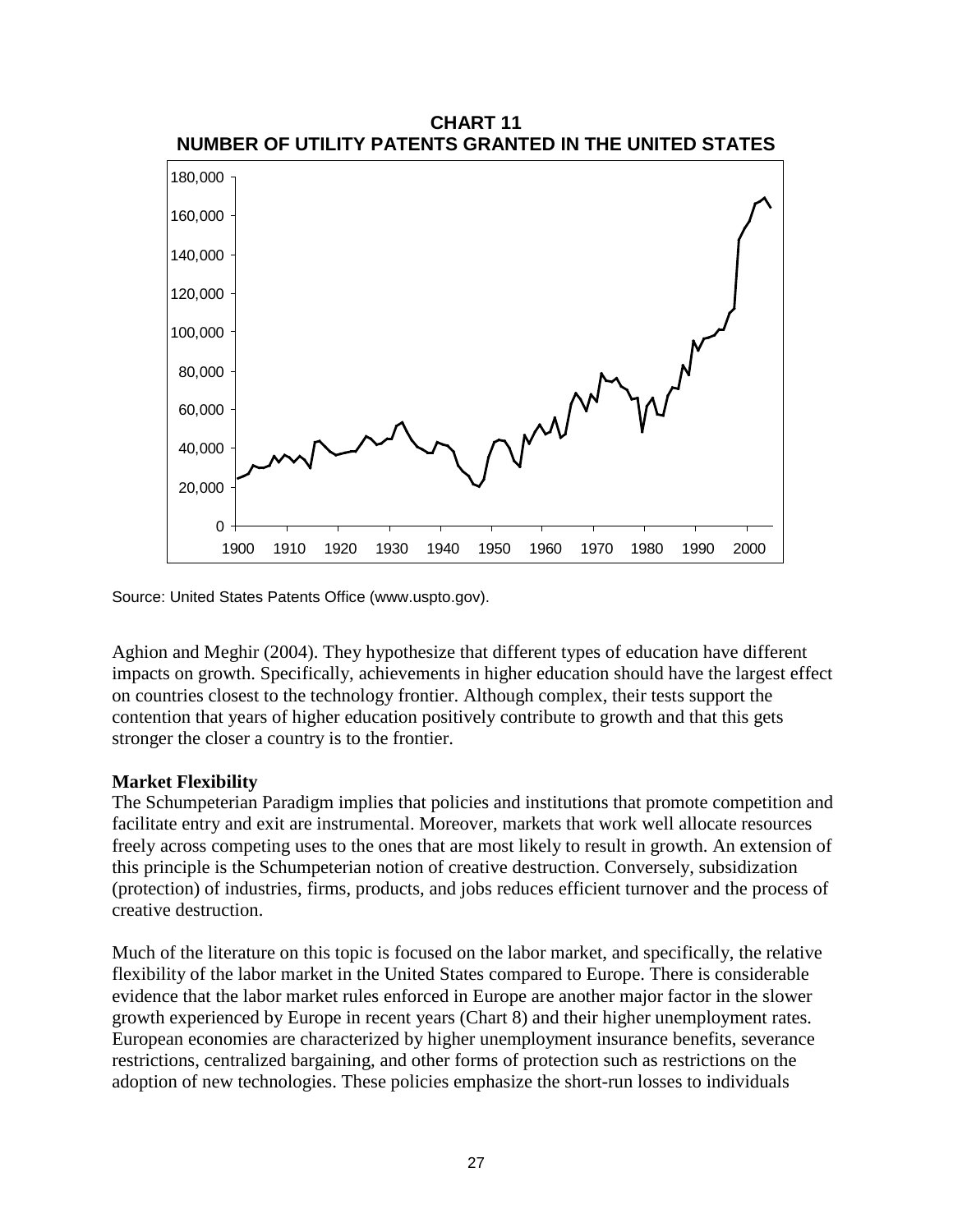during the innovation process at the expense of the long-run gains in living standards and longrun employment.

A review of the literature indicates that the following institutional arrangements favor high growth.[6](#page-29-0)

- Promotion of free trade makes domestic industries more competitive and is a source of technological progress for countries not on the technological frontier.
- Enforcement of the rule of law provides incentives to accumulate physical and human capital. It also provides protection of private property, enforcement of contracts, intellectual property protection, and an independent court system that is free of corruption while preserving individual freedoms.
- High-quality regulatory practices curb excessive bureaucracy, remove price distortions (such as monopoly pricing), and generally preserve market incentives.

An index compiled by the World Bank aggregates the qualities found in the latter two categories of institutional structure detailed above. Their index is highly correlated with GDP per capita, as shown in Chart 12. It also is true that specific measures of these individual qualities (rule of law, globalization, quality of regulation, anticorruption, and so forth) generally are strongly correlated with economic growth.

## **What Role Should Government Policy Play?**

Many factors influence the rate of innovation in a country or geographic area. A maintained hypothesis is that *complete* markets are the superior mechanism to achieve a competitive environment and to allocate resources across entering-exiting firms. However, markets are not always complete (perfect). If markets are incomplete then inefficiencies can arise and reduce the rate of technological progress when not addressed. The private market, left to its own, will then underproduce the good from a social (and efficiency) perspective because the social benefit (the sum of the private and public benefit) exceeds the private return.

This introduces a possible role for limited government. Of course, it is possible for the government to overproduce the good, so careful consideration must be given to the relative sizes of the public and private benefits. But, when properly considered, there is a role for government to make the market "complete."

## **Competition and Regulatory Policy**

The act of diverting resources from the private sector and high tax rates go hand-in-hand. Economies characterized with high diversion rates and high tax rates tend to have slow rates of growth of TFP. The corollary is that economies that rely more on competitive private markets are more productive. The key is competition, and once again, there is the delicate tradeoff between leaving markets completely unhindered versus the promotion of market competition through regulatory activities such as antitrust laws, information disclosure laws, environmental protection in the presence of pollution externalities, and so forth. Governments that do this well show considerable restraint in their regulatory activities; and when used for purposes of correcting a market imperfection, they preserve market incentives in their regulatory practices. As an

<span id="page-29-0"></span> $6$  See Prescott and Parente for the importance of trade, Herrendorf and Teixeira (2007) for the damaging effect of monopolies and Hall and Jones (1999) for a discussion of institutional quality generally.  $\overline{a}$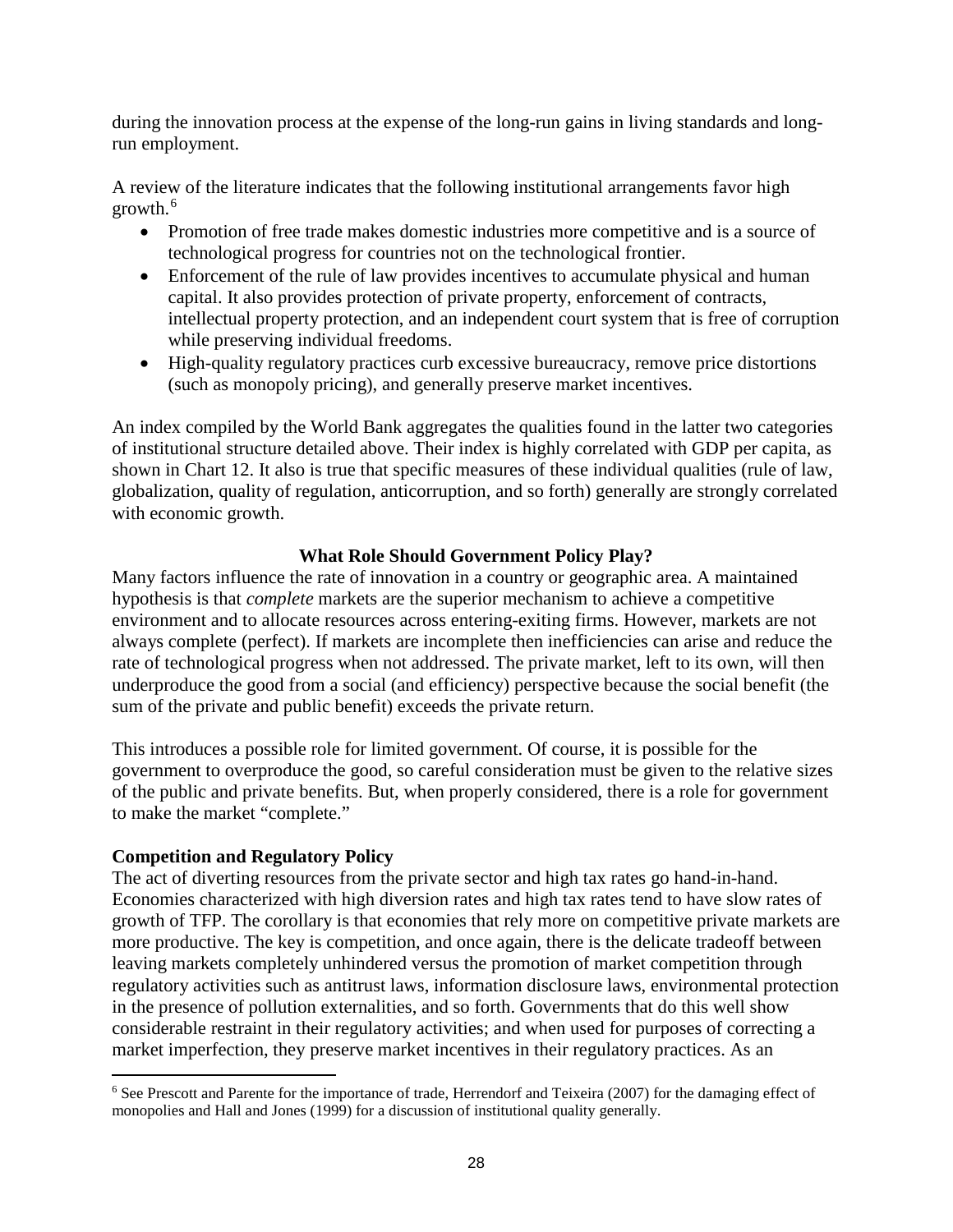

\* Real gross domestic product per capita, using a log scale.

Source: International Monetary Fund, *World Economic Outlook 2003*, and Penn World Tables.

example, pollution can be regulated through economic incentives when setting up markets in which pollution rights are sold.

#### **Infrastructure**

As related to growth, the term infrastructure encompasses a great many things. It includes transportation networks, communication networks, the health and educational system, and legal structure. For advanced economies, the research and development infrastructure also matters a great deal. Infrastructure quality is correlated with GDP across nations, as shown in Chart 13.

The markets for infrastructure are considered incomplete in varying degree. Transportation on many roads, flights between cities and communication across many networks is more efficient when roads and networks are integrated seamlessly. There are network "externalities" that make their true value greater as a whole then sold-off in parts. This is not always true, so toll roads can work efficiently in places as can cable television networks. Nevertheless, on a whole, there seems to be a role for government involvement with respect to efficient transportation and communication networks, including cost-effective access to private or public "rights of way" in corridors, trenches, conduits, tower sites, and so forth.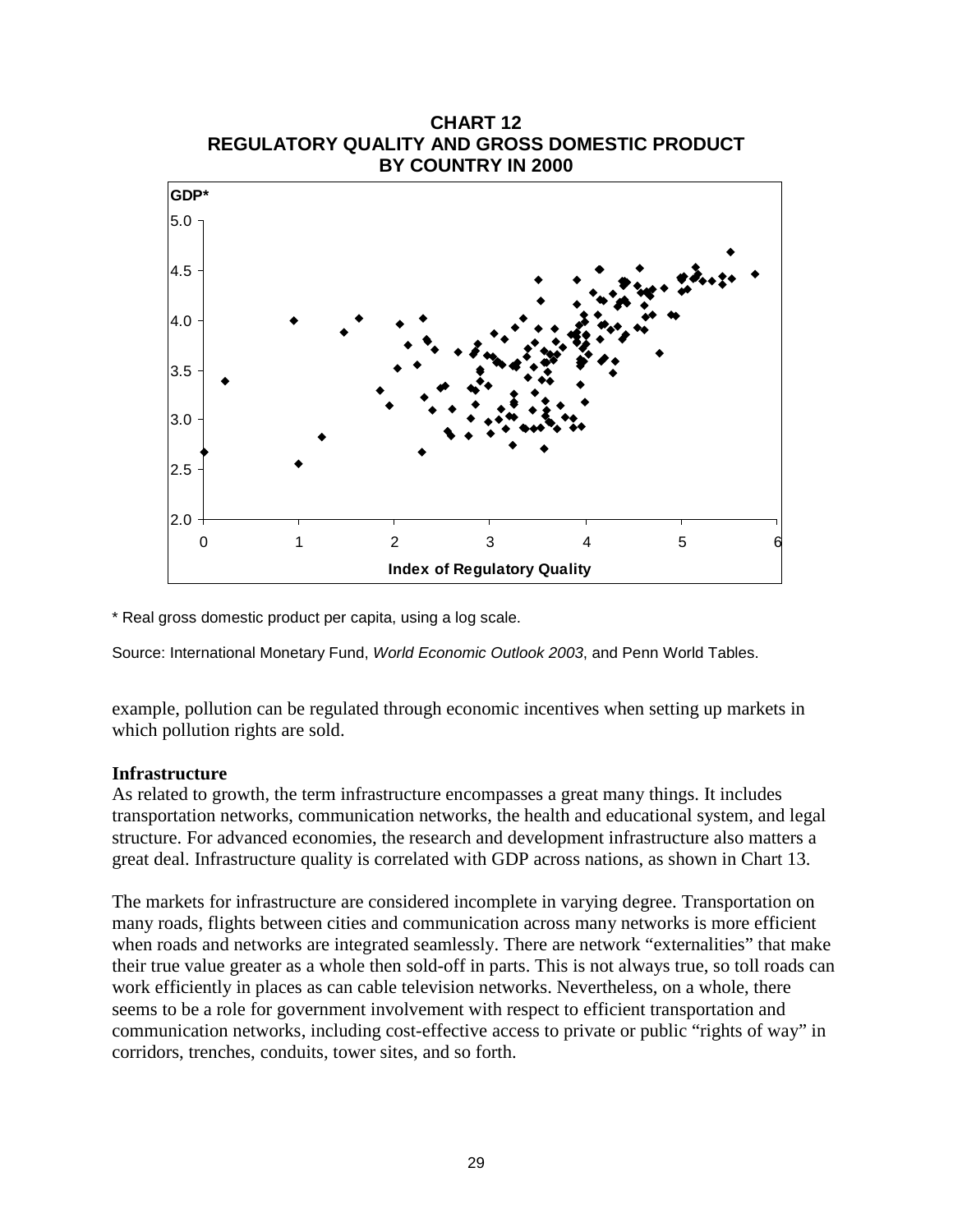**CHART 13 INFRASTRUCTURE QUALITY AND GROSS DOMESTIC PRODUCT BY COUNTRY**



Source: Adamopoulos (2005) ["Transportation Costs, Agricultural Productivity, and Cross-Country](http://dept.econ.yorku.ca/%7Etasso/transport_web.pdf)  [Income Differences"](http://dept.econ.yorku.ca/%7Etasso/transport_web.pdf), University of York.

## **Human Capital**

The market for education can be incomplete because individuals do not have access to it. Human capital is different than physical capital in that human capital only can be rented, never sold: it is illegal to own other people. The inability to sell or collateralize the asset makes the market incomplete. It is more costly to take a loan without collateral, and thus, there is lower access to human capital markets for everyone, but especially low-income families. Consider, for example, someone with the ability to earn a 10 percent return on their educational investment, but because of economically inefficient access to the market, must pay 15 percent interest on the student loan. An economically rational person will not pay 15 percent interest to earn a 10 percent return, and thus, education will be underproduced from a socially efficient perspective. It is for this reason that some student loans are guaranteed by the government and/or direct financial aid is provided on the basis of need. Without the aid, the market will underproduce educational services, human capital accumulation will be inefficiently low, and growth in living standards will suffer. The government has a role here in providing economically efficient access to the market for education.

## **Research and Development**

R&D is not like normal products because it involves ideas. Knowledge cannot easily be restricted. Its ownership is difficult to determine and even more difficult to confine. As such, the development of R&D benefits more than just the inventor and provides spillover benefits to other users of the ideas, and hence, the economy. It follows that the developers of R&D cannot obtain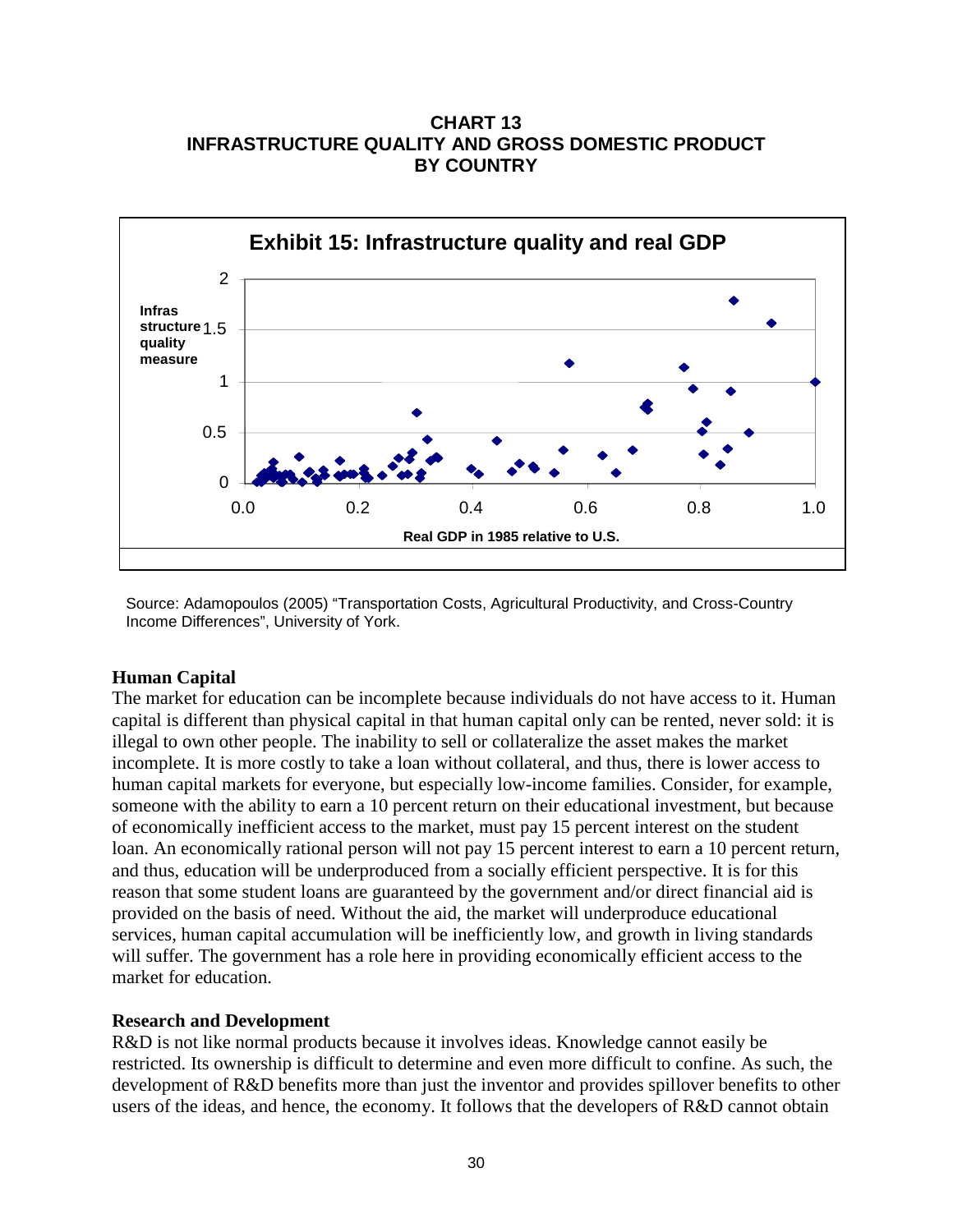the full rate of return for the invention because of the spillover. Since inventors have less private market incentive relative to the true rate of return, the market will underproduce R&D from the perspective of society. As such, the government can be justified in intervening in the market. Product protection and intellectual property rights are forms of government intervention providing temporary monopoly rights to the inventor. To the extent that a "product" is involved, the results of R&D can be patented. But the knowledge aspect of it is less easily protected, even with IP laws. Thus, direct subsidy of basic research is another form of intervention, often performed at universities and other nonprofit research institutions. The subsidy is meant to offset the wedge between the market rate of return to society and the rate of return to the inventor.

#### **Lessons for Regional Growth**

What lessons can be taken from the evidence provided above and be applied to regional growth? In particular: How can U.S. regions or states maintain growth leadership in the global economy?

So far, evidence has been given that the growth patterns of the 50 states behave much as countries do. In particular, it appears that growth rates of states do converge. States with the highest per capita incomes tend to grow slower than those starting further behind. Another lesson is that, as the catch-up phase ends, the stage of advanced growth requires the proper institutions, policies, infrastructure, and so forth to provide incentives for technological progress. In terms of fiscal policy, there must be enough taxes to pay for the institutions and infrastructure that promote growth. However, excessive taxes become a barrier to growth. State and local governments also must take care to promote competition and facilitate entry and exit. Finally, states that wish to continue to grow must rely on the same things that advanced countries do cutting-edge technology, including the R&D sector and educational sector, particularly higher education. Without inefficient subsidies and industrial protection, low-tech production will increasingly leave the United States. States that do not wish to decline with these industries will need strong education at all levels to support and attract local R&D. Research universities will be very valuable for the R&D that they produce and the production of education that provides infrastructure support for all forms of technologically advanced industries.

While an extensive body of literature exists analyzing growth across countries, regional growth has not received the same attention. There is at least one reason to suspect regional growth is somewhat different than country growth. The ability of resources to move freely across state borders is much greater than across country borders. In other words, it is possible to attract a highly educated workforce without producing it within the state. Likewise, it is possible to attract the latest R&D without producing it in the state. Thus, this becomes essentially an empirical question. For example, if these resources are slow to move to places in the deep South, which seems to be the case, then the deep South will have to produce much of it themselves. In such cases, empirical studies will find that the location of research universities are a predictor of high levels of productivity (as proxied by gross state product per worker), but not necessarily growth in productivity. Conversely, if resources move quickly, it is possible that universities have no impact on productivity within a state. The reason that universities might affect levels of productivity, but not growth rates of productivity, is that states can catch up at fast growth rates the further they are behind the technological frontier.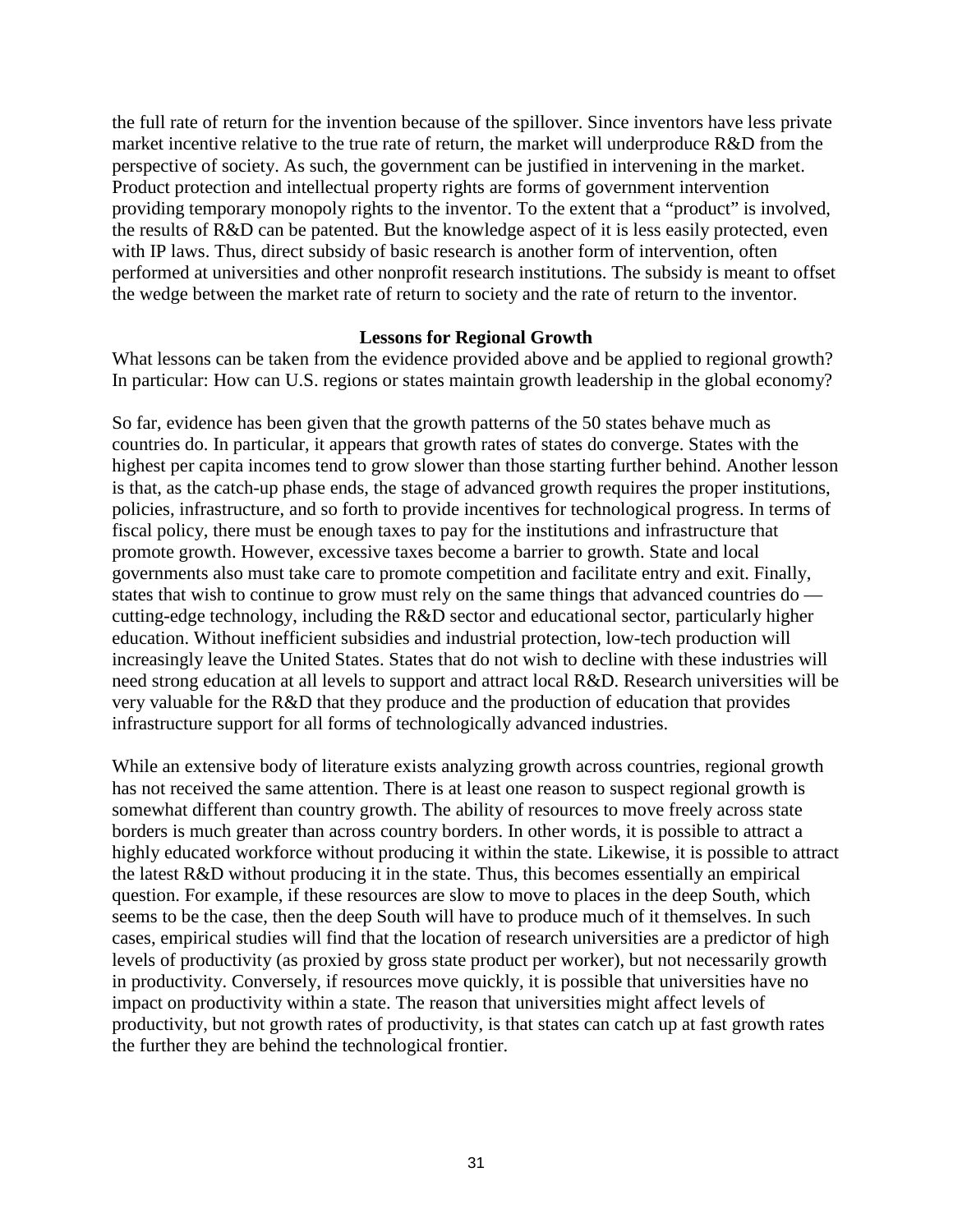Aghion, Boustan, Hoxby and Vandenbussche (2005) provide evidence on this question. They find that the closer states are to the technological frontier, the faster they grow per expenditure on research universities.[7](#page-33-0) Note that higher education also improves a state's performance because education is required for many high-skilled jobs, and it gives workers the flexibility to adjust to the process of creative destruction. Education is required not only for producing cutting-edge technology, it also provides the ability to adjust to technological innovation. The conclusion is that states that wish to compete at the advanced stages of growth need research universities and the other infrastructure required for the R&D sector.

It might be tempting to suggest that it is better and cheaper for a state government to allow other states to remain growth leaders, incurring the necessary costly education and R&D, while maintaining one's own economy perpetually in the catch-up phase by simply adopting the growth leader's technology from 20 or 30 years ago. Maintaining a stable position in the catchup stage might imply (if it can be done at all) that an economy is perpetually 20 years behind the standard of living of the growth leader. Imagine setting the goal of attaining a standard of living in 2006 that California had in 1985, for instance. Moreover, even if this strategy is appealing, one has to realize that it implicitly assumes that a state's comparative advantage can be maintained in the less-productive sectors. There is reason to be concerned about such a strategy because to succeed in these sectors the state at question will have to compete with low-cost leaders such as China, India and the next set of countries that will emerge. The state would have to be a low cost-low wage state, which does not seem attractive. It is likely that its people would try to leave it to move to high-wage states, much as many immigrants leave their home country to come to work in the United States. An additional concern arises when time is introduced into this strategy.

Given the evidence presented above, the following statement from Allan Greenspan comes as no surprise:

In a global environment in which prospects for economic growth now depend importantly on [the] capacity to develop and apply new technology, the research facilities of our universities are envied throughout the world…Here, perhaps the most frequently cited measures of our success have been the emergence of significant centers of commercial innovation and entrepreneurship…where creative ideas flow freely between local scholars and those in industry. (*The Region*, March 1999, page 9)

The notion that regions can grow isolated from the rest of the country and the rest of the world has become ridiculous. Competition will come from above and below. It is important for regions within the United States to push on the technological frontier, not just because of the potential gains from innovation, but because low-cost competition from emerging countries will erode the economic foundation of increasingly low-tech regions that do not innovate.

<span id="page-33-0"></span><sup>7</sup> The authors control for endogeneity with a two-stage procedure. This provides statistical validation that causation runs from education to productivity, and not the reverse (states with high productivity, and hence high wages, have a citizenry that simply demands more higher education).  $\overline{a}$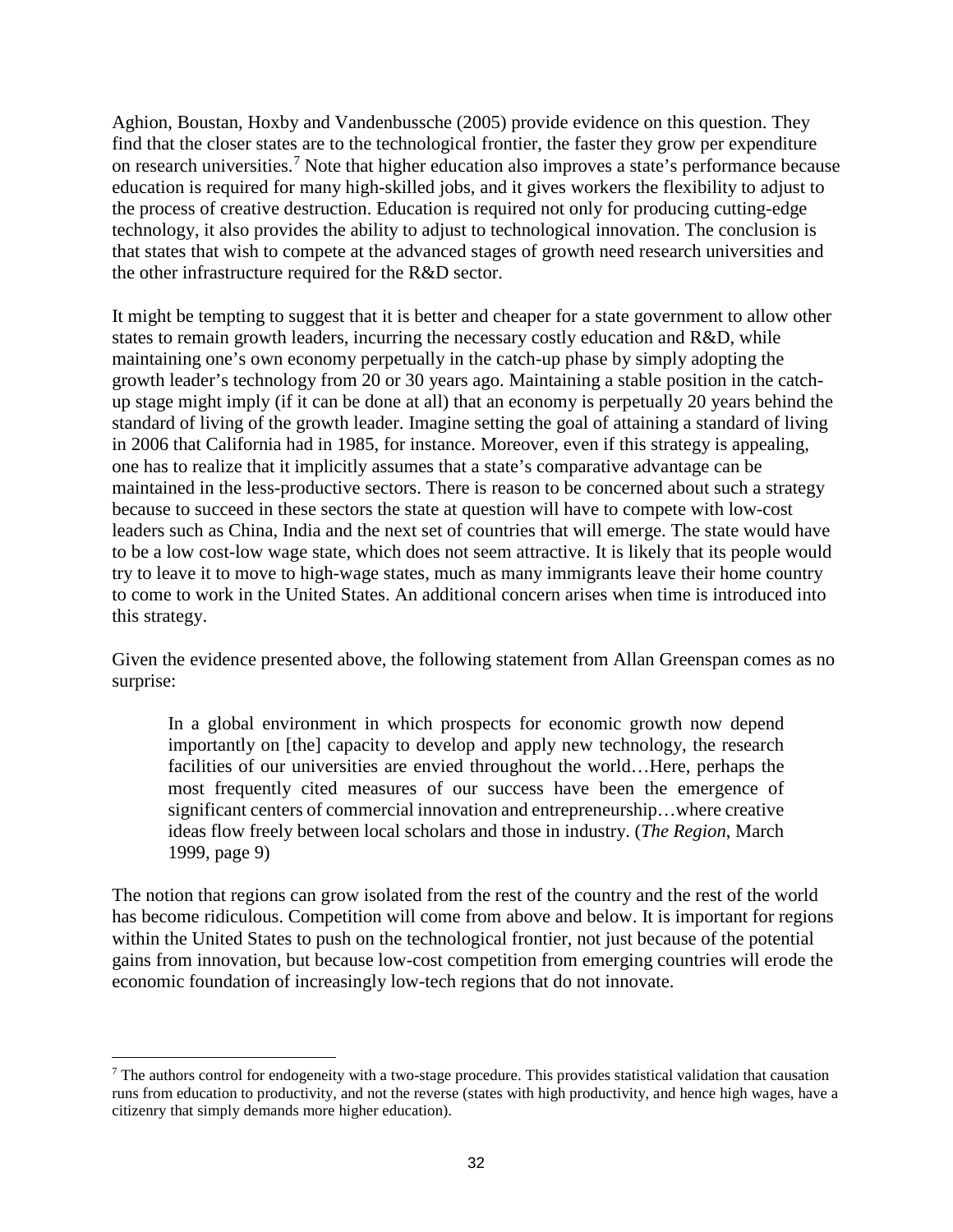### **CONCLUSION**

Economic growth is critically important for individual well-being. Specifically, even small differences in growth rates over long horizons lead to large differences in living standard.

A country or a region can grow in two ways: It can either catch up with the leading economies or it can be a leading economy itself. The first paradigm applies to many developing countries, whereas the second paradigm applies to U.S. states or regions. Of particular importance are good institutions and infrastructure, education and R&D; research universities are a natural way of supporting these.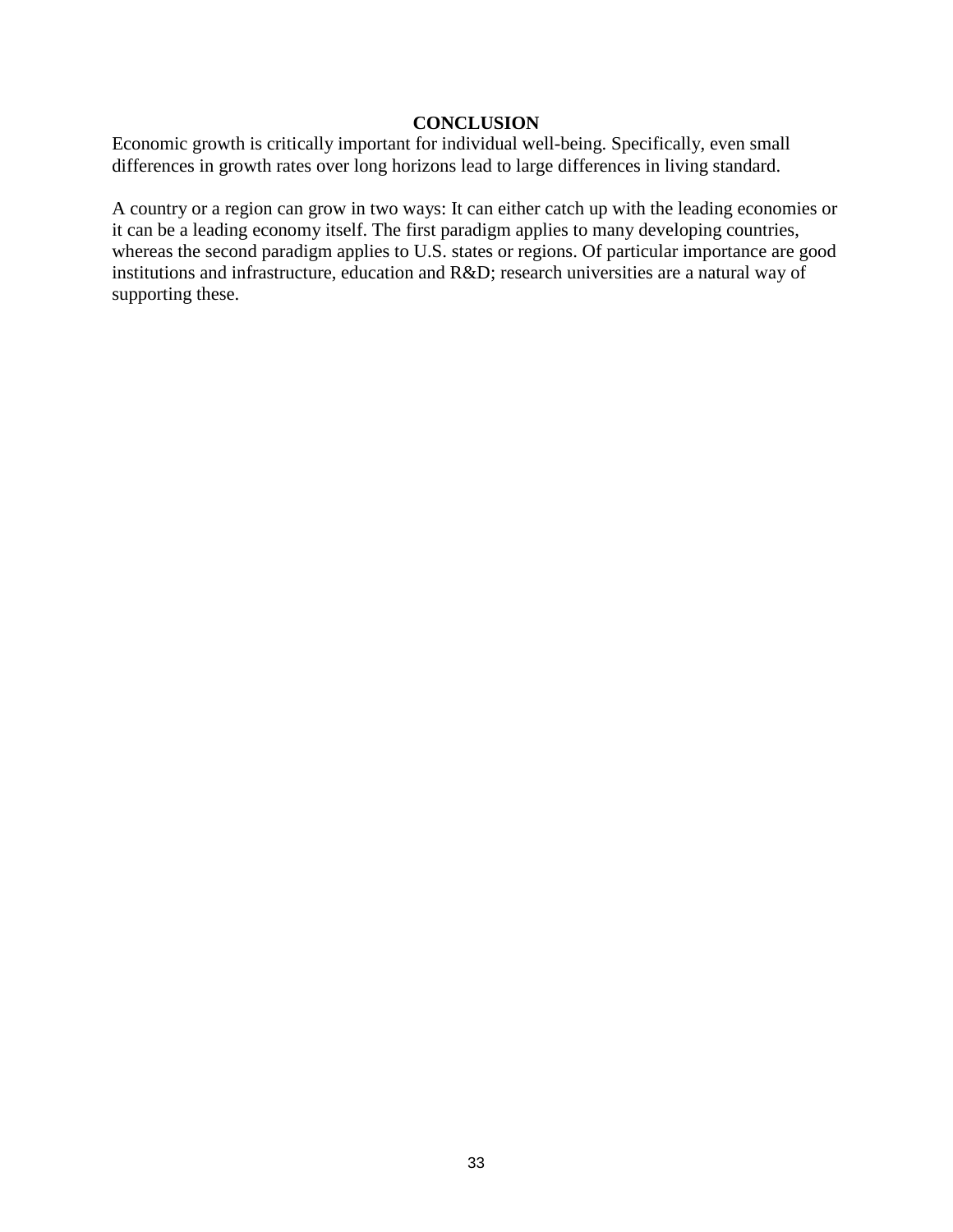## **BIBLIOGRAPHY**

Adamopoulos (2005): *["Transportation Costs, Agricultural Productivity, and Cross —](http://dept.econ.yorku.ca/%7Etasso/transport_web.pdf) Country [Income Differences"](http://dept.econ.yorku.ca/%7Etasso/transport_web.pdf)* Manuscript, University of York.

Philippe Aghion and Peter Howitt (2005): *"Appropriate Growth Policy"* Forthcoming: Journal of the European Economic Association.

Philippe Aghion, Leah Boustan, Caroline Hoxby and Jerome Vandenbussche (2005): *"Exploiting States' Mistakes to Identify the Causal Impact of Higher Education on Growth*" Manuscript, Harvard University.

Robert J. Barro and Jong-Wha Lee (2003): *["International Comparisons of Educational](http://ideas.repec.org/a/eee/moneco/v32y1993i3p363-394.html)  [Attainment"](http://ideas.repec.org/a/eee/moneco/v32y1993i3p363-394.html)* [Journal of Monetary Economics](http://ideas.repec.org/s/eee/moneco.html) 32(3), 363-394.

Robert J. Barro and Xavier Sala-i-Martin (1995): *"Ecomomic Growth"* McGraw-Hill.

John Baldwin, Timothy Dunne and John Haltiwanger (1998): *["A Comparison Of Job Creation](http://ideas.repec.org/a/tpr/restat/v80y1998i3p347-356.html)  [And Job Destruction In Canada And The United States"](http://ideas.repec.org/a/tpr/restat/v80y1998i3p347-356.html)* [The Review of Economics and Statistics](http://ideas.repec.org/s/tpr/restat.html) 80 (3), 347-356.

Jess Benhabib and Mark M Spiegel (1994): *["The Role of Human Capital in Economic](http://ideas.repec.org/a/eee/moneco/v34y1994i2p143-173.html)  [Development: Evidence from Aggregate Cross-Country Data"](http://ideas.repec.org/a/eee/moneco/v34y1994i2p143-173.html).* Journal of Monetary Economics 34 (2), 143-173.

Robert E. Hall and Charles I. Jones (1999): "*[Why Do Some Countries Produce So Much More](http://links.jstor.org/sici?sici=0033-5533(199902)114%3A1%3C83%3AWDSCPS%3E2.0.CO%3B2-S)  [Output Per Worker than Others?"](http://links.jstor.org/sici?sici=0033-5533(199902)114%3A1%3C83%3AWDSCPS%3E2.0.CO%3B2-S)* Quarterly Journal of Economics 114 (1), 83-116.

Berthold Herrendorf and Arilton Teixeira (2007): *"Barriers to Entry and Development"* Manuscript, Arizona State University.

Charles Jones (2002): *["Sources of U.S. Economic Growth in a World of Ideas"](http://elsa.berkeley.edu/%7Echad/papers.html%23sources)* American Economic Review 92 (1), 220-239.

Pete Klenow and Andres Rodriquez-Clare (1997): *"The neoclassical revival in Growth Economics: Has it gone too far?"* NBER Macroeconomics Annual, 73-103.

Alan B. Krueger and Mikael Lindahl (2001): *"Education for Growth: Why and For Whom?"* Journal of Economic Literature 39 (4), 1101-1136.

Stephan Parente and Edward C. Prescott (2000): *"Barriers to Riches"* MIT Press.

Stephan Parente and Edward C. Prescott (2005): *["A Unified Theory of the Evolution of](http://ideas.repec.org/h/eee/grochp/1-21.html)  [International Income Levels"](http://ideas.repec.org/h/eee/grochp/1-21.html)* in Philippe Aghion and Steven Durlauf (eds.), Handbook of Economic Growth, vol. 1, chapter 21, Elsevier.